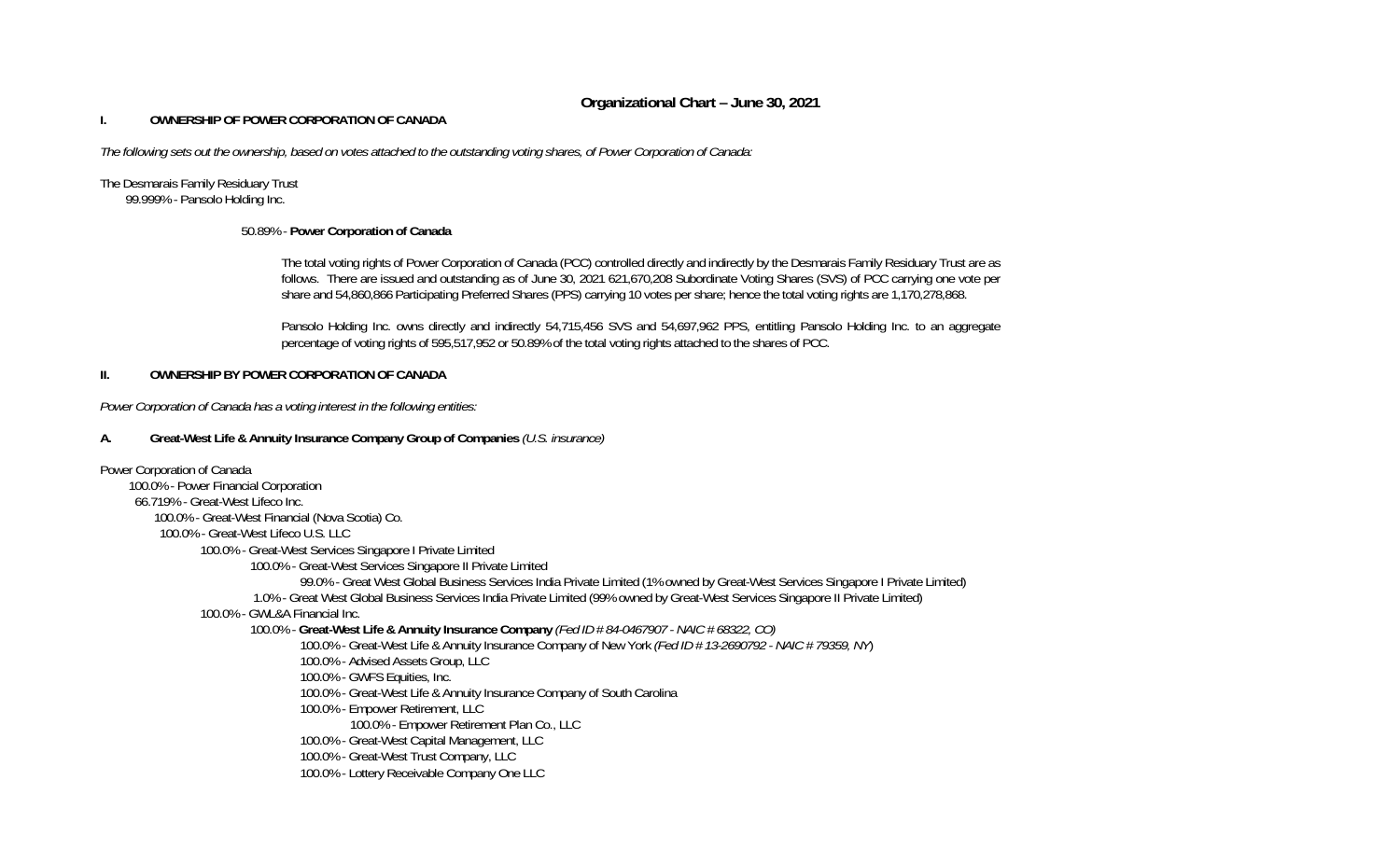100.0% - LR Company II, L.L.C. 100.0% - Great-West Financial Retirement Plan Services, LLC 100.0% - Empower Insurance Agency, LLC 100.0% - Empower Holdings, LLC 100.0% - Personal Capital Corporation 100.0% - Personal Capital Advisors Corporation 100.0% - Personal Capital Services Corporation 99.99% - CL US Property Feeder II LP (0.01% owned by GWLRA GP LLC)

#### **B. Putnam Investments Group of Companies** *(Mutual Funds)*

Power Corporation of Canada 100.0% - Power Financial Corporation 66.719% - Great-West Lifeco Inc. 100.0% - Great-West Financial (Nova Scotia) Co. 100.0% - Great-West Lifeco U.S. LLC 99.0% - Great-West Lifeco U.S. Holdings, L.P. (1% owned by Great-West Lifeco U.S. Holdings, LLC) 100.0% - Great-West Lifeco U.S. Holdings, LLC 1% - Great-West Lifeco U.S. Holdings, L.P. (99% owned by Great-West Lifeco U.S. LLC) 100.0% - Putnam Investments, LLC 100.0% - Putnam Acquisition Financing, Inc. 100.0% - Putnam Acquisition Financing LLC 100.0% - Putnam U.S. Holdings I, LLC 20.0% - PanAgora Asset Management, Inc. (80% owned by PanAgora Holdings, Inc.) 100.0% - Putnam Investment Management, LLC 100.0% - Putnam Fiduciary Trust Company, LLC 100.0% - Putnam Investor Services, Inc. 100.0% - Putnam Retail Management GP, Inc. 1.0% - Putnam Retail Management Limited Partnership (99% owned by Putnam U.S. Holdings I, LLC) 99.0% - Putnam Retail Management Limited Partnership (1% owned by Putnam Retail Management GP, Inc.) 100.0% - PanAgora Holdings, Inc. 80.00% - PanAgora Asset Management, Inc. (20.0% owned by Putnam U.S. Holdings I, LLC) 100.0% - Putnam Investment Holdings, LLC 100.0% - 37 Capital Structured Credit General Partner, LLC 100.0% - Savings Investments, LLC 100.0% - Putnam Capital, L.L.C. 100.0% - 37 Capital General Partner, LLC 100.0% - 37 Capital Bluescale General Partner, LLC 100.0% - Putnam Advisory Holdings II, LLC 100.0% - Putnam Investments (Ireland) Limited 100.0% - Putnam Investments Australia Pty Limited 100.0% - Putnam Investments Securities Co., Ltd. 100.0% - Putnam International Distributors, Ltd.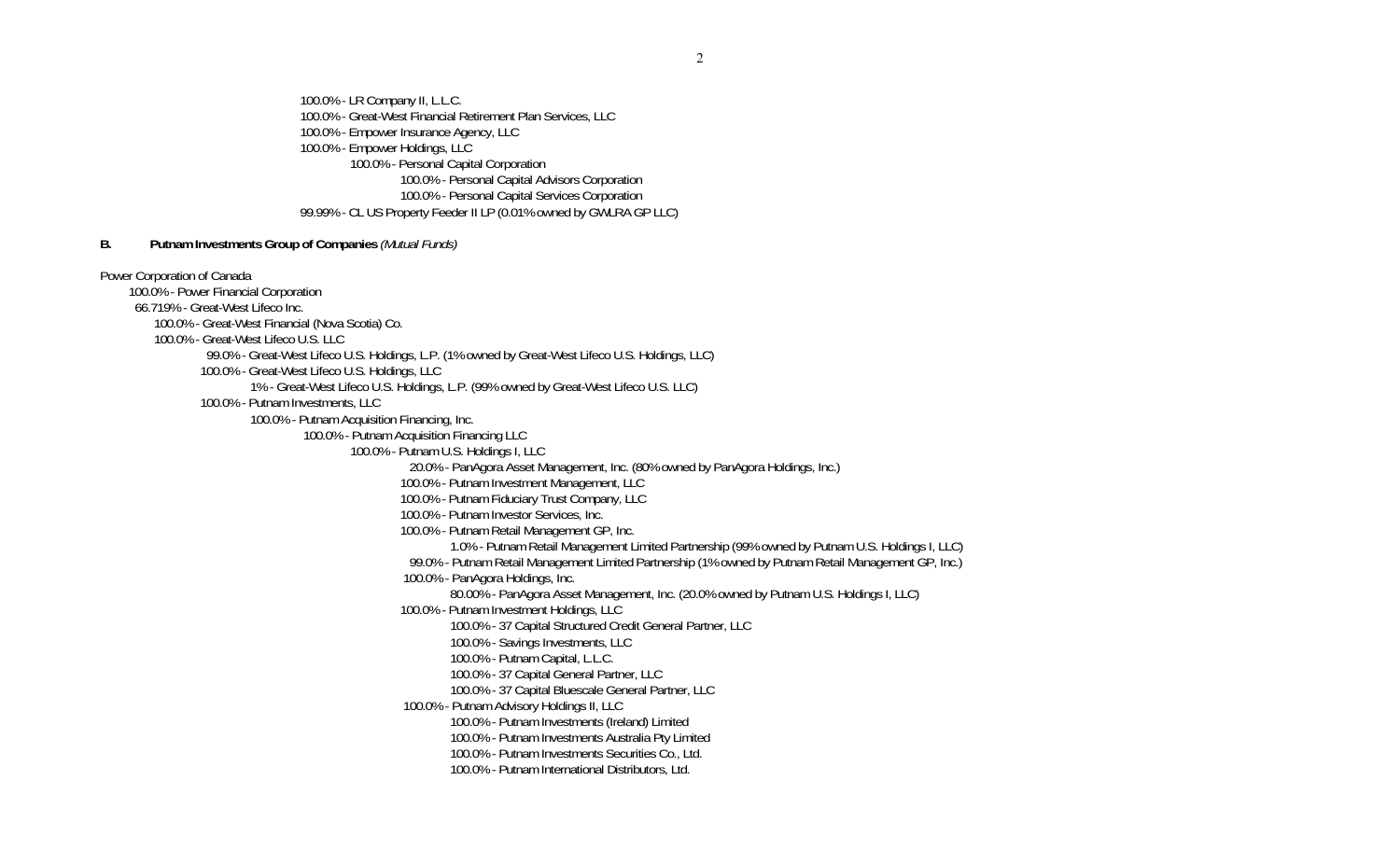100.0% - Putnam Investments Argentina S.A. 100.0% - Putnam Investments Limited 100.0% - The Putnam Advisory Company, LLC 100.0% - Putnam Advisory Holdings, LLC 100.0% - Putnam Investments Canada ULC

### **C. The Canada Life Assurance Company Group of Companies** *(Canadian insurance)*

Power Corporation of Canada 100.0% - Power Financial Corporation 66.719% - Great-West Lifeco Inc. 100.0% - Great-West Lifeco U.S. LLC 100.0% - Great-West Lifeco US Finance 2019 I, LLC 100.0% - Great-West Lifeco US Finance 2019 II, LLC 100.0% - Great-West Lifeco Finance 2019, LLC 100.0% - Great-West Lifeco Finance 2019 II, LLC 100.0% - GW Lifeco U.S. Finance 2020, LLC 100.0% - Empower Finance 2020, LLC 1.0% - Great-West Lifeco U.S. Finance 2020 LP (99.0% owned by Great-West Lifeco, Inc.) 1.0% - Great-West Lifeco Finance 2018, LP (99.0% owned by Great-West Lifeco, Inc.) 1.0% - Empower Finance 2020, LP (99.0% owned by Great-West Lifeco, Inc.) 99.0% - Great-West Lifeco U.S. Finance 2020, LP (1.0% owned by Great-West Lifeco U.S. LLC) 100.0% - GW Lifeco US Finance 2020 5 Year, LLC 99.0% - Great-West Lifeco Finance 2018, LP (1.0% owned by Great-West Lifeco U.S. LLC) 100.0% - Great-West Lifeco Finance 2018, LLC 100.0% - Great-West Lifeco Finance 2018 II, LLC 99.0% - Empower Finance 2020, LP (1.0% owned by Great-West Lifeco U.S. LLC) 100.0% - Empower Finance 2020 A, LLC 100.0% - Empower Finance 2020 B, LLC 100.0% - Empower Finance 2020 C, LLC 99.0% - Great-West Lifeco US Finance 2019, LP (1.0% owned by 2142540 Ontario Inc.) 100.0% - Great-West Lifeco US Finance 2019, LLC 18.5% - Portag3 Ventures LP 29.3% - Springboard II LP 33.3% - Portag3 Ventures II Affiliates LP 33.3% - Portag3 Ventures II LP 33.3% - Portag3 Ventures II International Investments Inc. 100.0% - 2142540 Ontario Inc. 100.0% - 2023308 Ontario Inc. 40.0% - Great-West Life & Annuity Insurance Capital (Nova Scotia) Co. 99.0% - Great-West Lifeco Finance (Delaware) LP (1.0% owned by 2142540 Ontario Inc.) 40.0% - Great-West Lifeco Finance (Delaware) LLC (60.0% owned by The Canada Life Assurance Company) 100.0% Great-West Lifeco Finance 2017, LLC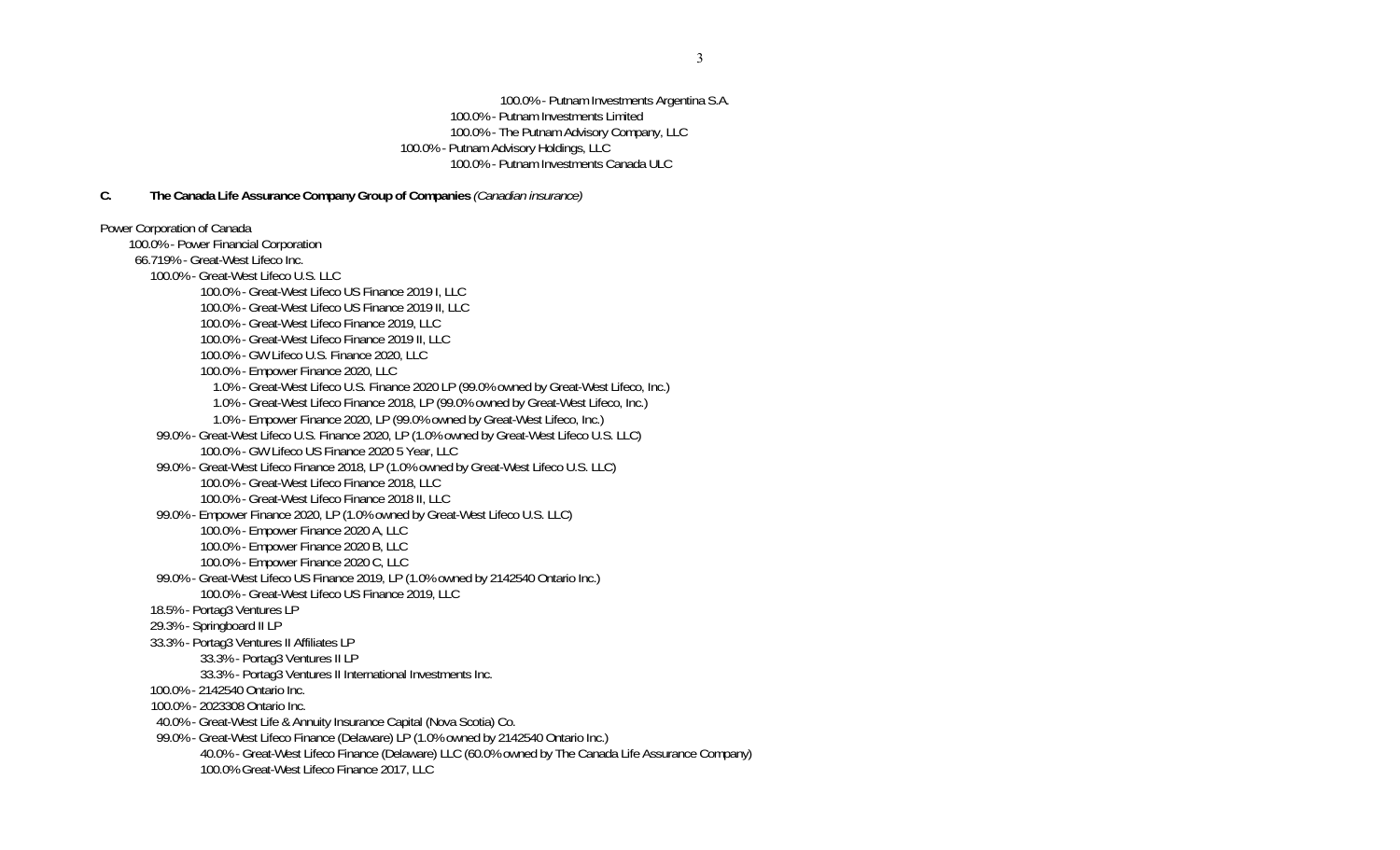100.0% - 2171866 Ontario Inc 100.0% - 2619747 Ontario Inc. 100.0% - 2142540 Ontario Inc. 1.0% - Great-West Lifeco Finance (Delaware) LP (99% owned by Great-West Lifeco Inc.) 1.0% - Great-West Life US Finance 2019 LP (99% owned by Great-West Lifeco Inc.) 100.0% - 6109756 Canada Inc. 100.0% - 6922023 Canada Inc. 100.0% - 8563993 Canada Inc. 100.0% - 9855297 Canada Inc. 20.0% - 11249185 Canada Inc. 20.0% - Armstrong LP (1.0% owned by 11249185 Canada Inc.) 100% - Northleaf Capital Group Ltd. 100% - Northleaf Capital Partners Ltd. 100% - Northleaf PPP GP Ltd. 100% - Northleaf Secondary Partners III GP Ltd. 100% - Northleaf Mid-Market Infrastructure Partners GP Ltd. 100% - Northleaf SH288 GP Ltd. 100% - Northleaf Geothermal Holdings (Canada) GP Ltd. 100% - NSPC-L Holdings II GP Ltd. 49% - Northleaf Private Equity VIII GP Ltd. 100% - Northleaf Small Cell GP Ltd. 100% - NCP Terminals GP Ltd. 100% - Northleaf NICP III GP LLC 100% - Northleaf Music Copyright Ventures GP Ltd. 100% - NCP NWP US GP Ltd. 40% - Northleaf NICP III GP Ltd. 100% - NCP US Terminals GP LLC 100% - NCP Canadian Breaks GP LLC 100% - Northleaf Vault Holdings GP Ltd. 100% - NSPC-L GPC Ltd. 100% - NCP CSV Holdings GP Ltd. 100% - Northleaf Capital Advisors Ltd. 100% - Northleaf/PRD Holdco GP Ltd. 100% - Northleaf/PRD GP Ltd. 100% - Northleaf Trustees Limited 100% - Northleaf NVCF Holdings Ltd. 100% - Northleaf PE GP Ltd. 100% - Northleaf 2013-2014 Holdings Ltd. 100% - Northleaf PE GP Ltd. 100% - NCP 2015 Canadian Holdings Ltd. 100% - Northleaf Capital Partners (Canada) Ltd. 100% - Northleaf Capital Partners (Australia) Pty Ltd. 100% - Northleaf Capital Partners (UK) Limited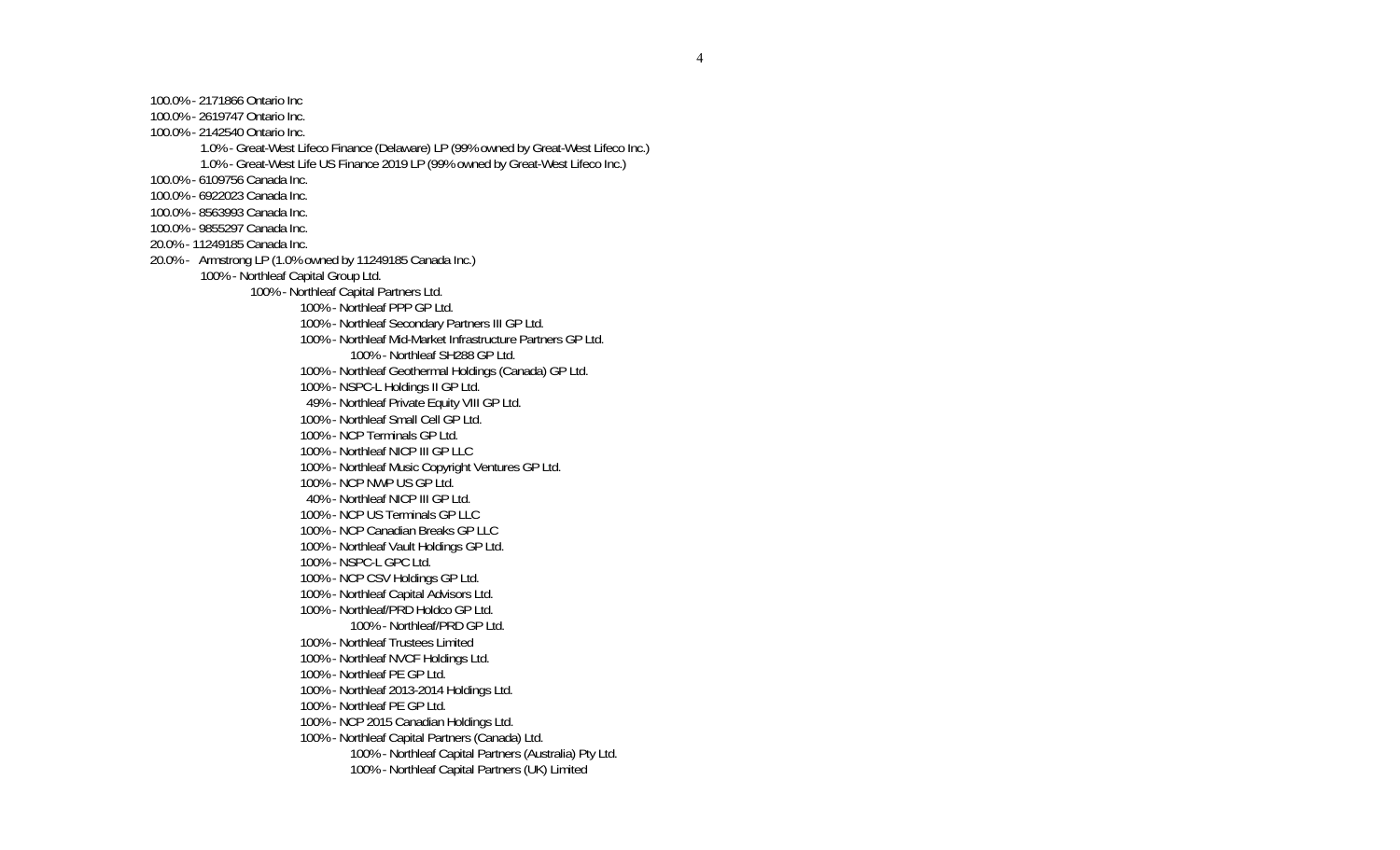49% - Northleaf NICP GP Ltd. 49% - Northleaf NICP II GP Ltd. 100% - Northleaf Class C Holdings GP Ltd. 100% - Northleaf Capital Partners (USA) Inc. 100% - Annex Fund GP Ltd. 100% - Northleaf Capital Partners GP Ltd. 49% - Northleaf NICP Holdings GP Ltd. 100% - SW Holdings GP Ltd. 100% - Northleaf South Dundas GP Ltd. 100% - Northleaf NICP III Canadian Class C Holdings Ltd. 100% - Northleaf Millenium Holdings (US) GP Ltd. 100% - Northleaf Millennium Holdings (Canada) GP Ltd. 100% - Northleaf 1608 II Holdings Ltd. 100% - Northleaf NVCF II Holdings Ltd. 100% - Northleaf 2017-2018 PE Holdings Ltd. 100% - Northleaf 1855 Holdings Ltd. 49% - Northleaf Star Holdings GP Ltd. 100% - Northleaf Star GPC Ltd. 49% - Northleaf Private Credit GP Ltd. 100% - NPC GPC Ltd. 100% - Northleaf NPC I Holdings Ltd. 100% - Northleaf Lal Lal Holdings GP Ltd. 100% - Northleaf Lal Lal Holdings (Australia) Pty Ltd. 100% - NPC II GPC Ltd. 100% - NSPC GPC Ltd. 49% - NSPC GP Ltd. 49% - NSPC-L GP Ltd. 49% - NSPC-L Holdings GP Ltd. 49% - NPC I Holdings GP Ltd. 49% - Northleaf Private Credit II GP Ltd. 49% - Northleaf NCO GP Ltd. 100% - Northleaf NICP III Holdings Ltd. 100% - Northleaf CFOF Class C 2019 Ltd. 100% - Northleaf 010 II Holdings Ltd. 100% - NSPC International GP Ltd. 100% - NSPC-L International GP Ltd. 100% - Northleaf NCO Holdings Ltd. 100% - Northleaf NPE VIII Holdings Ltd. 100% - Northleaf NSP III Holdings Ltd. 63.17% - Northleaf Capital Holdings Ltd. 100% - Northleaf PE Holdings GP Ltd. 100% - Northleaf Capital Partners GP II Ltd. 49% - Northleaf NICP II Holdings GP Ltd.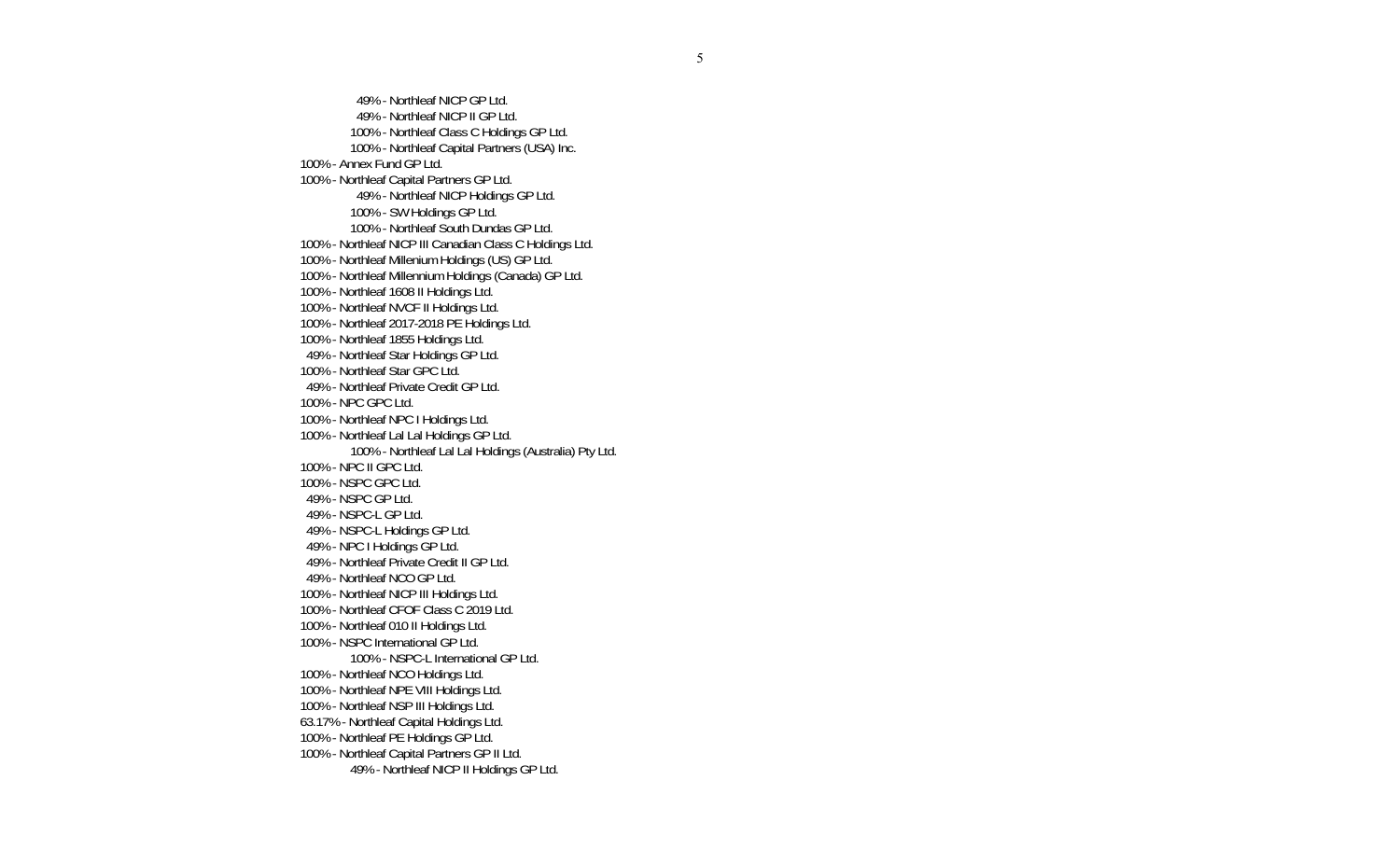100.0% - **The Canada Life Assurance Company** *(NAIC #80659, MI)*  99.99% - CL US Property Feeder I LP (0.01% owned by GWLRA GP LLC) 41.2% - GWL THL Private Equity I Inc. (58.8% owned by The Canada Life Insurance Company of Canada) 100.0% - GWL THL Private Equity II Inc. 23.0% - Great-West Investors Holdco Inc. (77% owned by The Canada Life Assurance Company) 100.0% - Great-West Investors LLC 100.0% - Great-West Investors LP Inc. 99.0% - Great-West Investors LP (1.0% owned by Great-West Investors GP Inc.) 100.0% - T.H. Lee Interests 100.0% - Great-West Investors GP Inc. 1.0% - Great-West Investors LP (99.0% owned by Great-West Investors LP Inc.) 100.0% - T.H. Lee Interests 77.0% - CDN US Direct RE Holdings Ltd. (23% owned by The Canada Life Insurance Company of Canada) 100.0% - Great-West US Direct Residential Holdings Inc. 100.0% - GWL Direct 425 Trade LLC 100.0% - Great-West US Direct RE Holdings Inc. 100.0% - GWL Direct 650 Almanor LLC 100.0% - GWL Direct 345 Cessna LLC 100.0% - CL GFP LLC 100.0% - GWL Direct 1 Bulfinch Place LLC 100.0% - Great-West US Direct RE Acquisition LLC 100.0% - GWL Direct 851 SW 34th LLC 100.0% - GWL Direct 12100 Rivera LLC 100.0% - GWL Direct 3209 Lionshead LLC 100.0% - GWL Direct 18701-18901 38th LLC 100.0% - GWL Direct 12900 Airport LLC 100.0% - GWL Direct 25200 Commercentre LLC 100.0% - GWL Direct 351-353 Maple LLC 100.0% - GWL Direct 260 Ace-5725 Amelia LLC 96.0% - CL ACP Nassau, LLC 100.0% - EW Direct 1Nassau LLC 100.0% - GWL Realty Advisors Inc. 100.0% - GWL Realty Advisors U.S., Inc. 100.0% - EverWest Property Services, LLC 100.0% - EverWest Property Services of Arizona, LLC 100.0% - EverWest Real Estate Investors, LLC 100.0% - EverWest Advisors, LLC 100.0% - EverWest Advisors AZ, LLC 100.0% - EW Manager LLC 100.0% - GWL U.S. Property Fund LP LLC 100.0% - GWLRA GP LLC 100.0% - GWL Plus GP LLC 100.0% - GWL Plus II GP LLC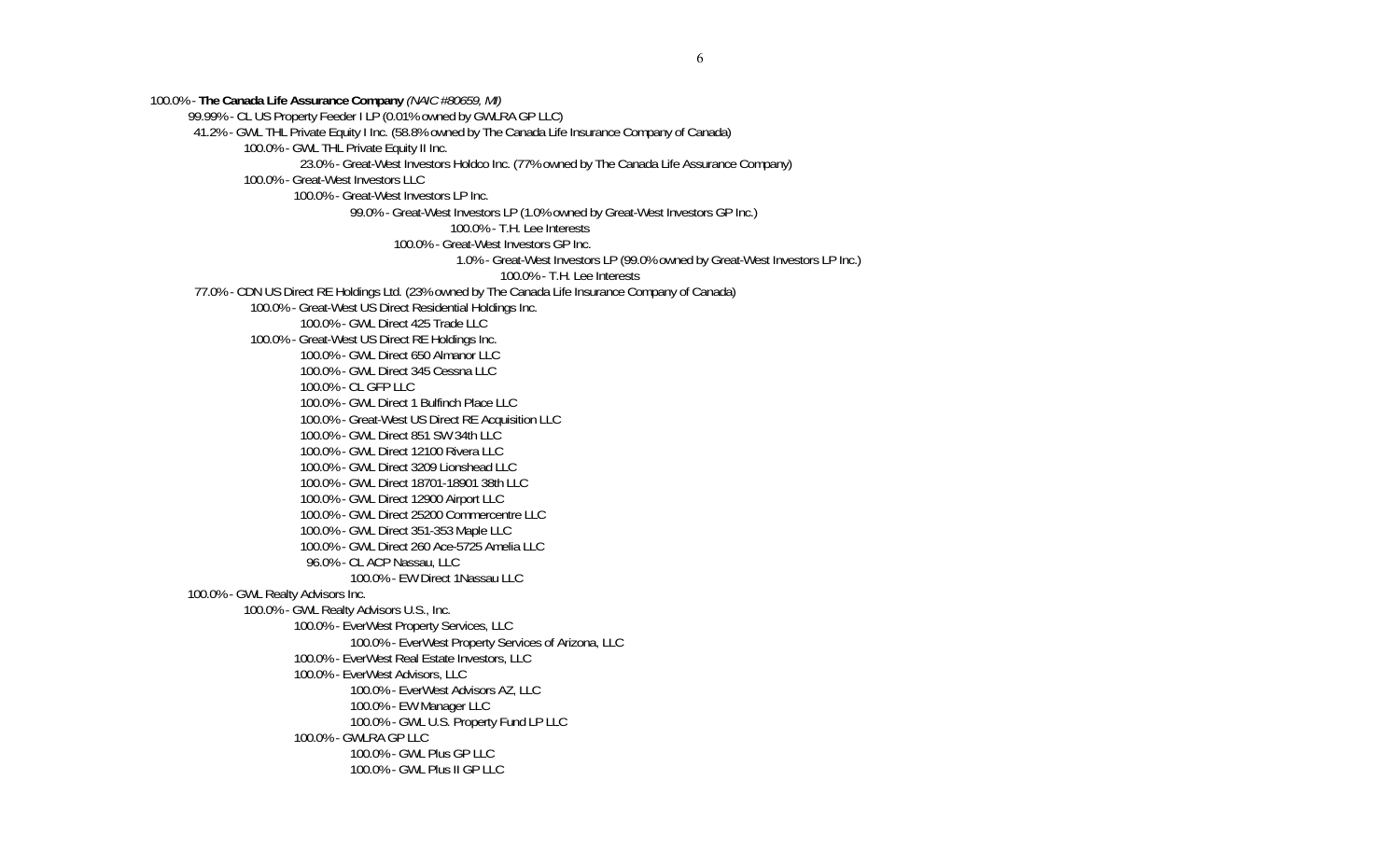100.0% - GWL GP LLC 100.0% - GWL RES GP LLC 0.01% - CL US Property Feeder I LP (99.99% owned by The Canada Life Assurance Company) 0.01% - CL US Property Feeder II LP (99.99% owned by Great-West Life & Annuity Insurance Company) 100.0% - RA Real Estate Inc. 0.1% - RMA Real Estate LP (99.9% owned by The Canada Life Assurance Company) 100% - RMA Properties Ltd. 100% - RMA Properties (Riverside) Ltd. 100.0% - GWL Realty Advisors Residential Inc. 100.0% - 2278372 Ontario Inc. 87.5% - 555 Robson Holding Ltd. (12.5% owned by The Canada Life Insurance Company of Canada) 100.0% - 200 Graham Ltd. 100.0% - 801611 Ontario Limited 100.0% - 1213763 Ontario Inc. 99.99% - Riverside II Limited Partnership (0.01% owned by 2024071 Ontario Limited) 100.0% - Kings Cross Shopping Centre Ltd. 100.0% - 681348 Alberta Ltd. 50.0% - 3352200 Canada Inc. 100.0% - 1420731 Ontario Limited 60.0% - Great-West Lifeco Finance (Delaware) LLC (40.0% owned by Great-West Lifeco Finance (Delaware) LP) 100.0% - 1455250 Ontario Limited 100.0% - CGWLL Inc. 100.0% - Canada Life Securities Ltd. 100.0% - 12955954 Canada Inc. 100.0% - 2020917 Alberta Ltd. 77.0% - Great-West Investor Holdco Inc. (23% owned by GWL THL Private Equity I Inc.) 84.0% - 2148902 Alberta Ltd. (16% owned by The Canada Life Insurance Company of Canada) 70.0% - 2157113 Alberta Ltd. (30% owned by The Canada Life Insurance Company of Canada) 100.0% - The Walmer Road Limited Partnership 100.0% - Laurier House Apartments Limited 100.0% - Marine Promenade Properties Inc. 100.0% - 2024071 Ontario Limited 100.0% - 431687 Ontario Limited 0.01% - Riverside II Limited Partnership (99.99% owned by 1213763 Ontario Inc.) 100.0% - High Park Bayview Inc. 0.001% - High Park Bayview Limited Partnership 100.0% - High Park Bayview Limited Partnership 5.6% - MAM Holdings Inc. (94.4% owned by The Canada Life Insurance Company of Canada) 100% - Mountain Asset Management LLC 100.0% - TGS North American Real Estate Investment Trust 100.0% - TGS Trust 100.0% - RMA Realty Holdings Corporation Ltd. 100.0% 1995709 Alberta Ltd.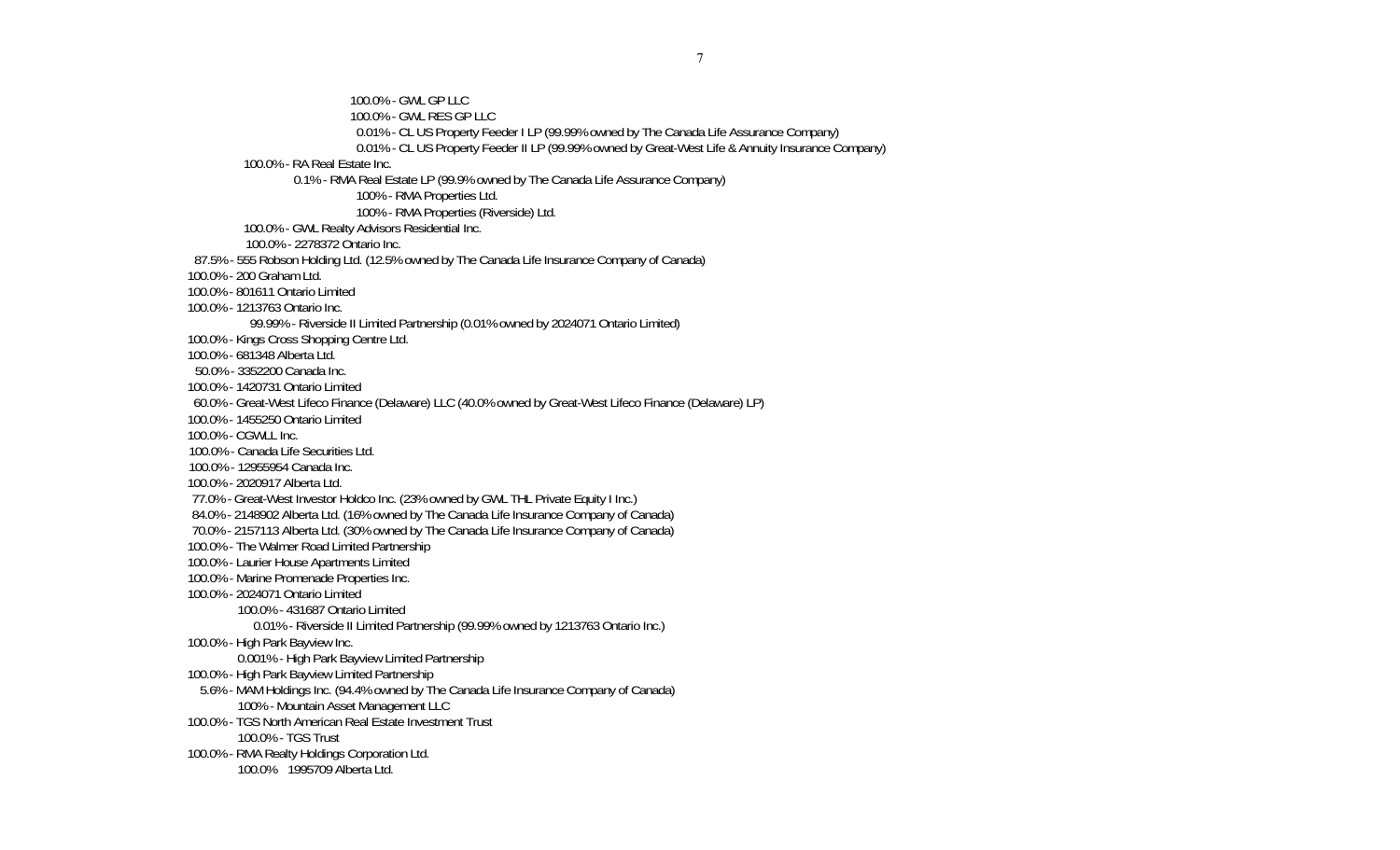100.0% - RMA (U.S.) Realty LLC (Delaware)

100.0% - RMA American Realty Corp.

1% - RMA American Realty Limited Partnership (99% owned by RMA (U.S.) Realty LLC (Delaware))

99.0% - RMA American Realty Limited Partnership (1% owned by RMA American Realty Corp.)

97.44% - RMA Real Estate LP (2.56% owned by RA Real Estate Inc.)

100.0% - RMA Properties Ltd.

100.0% - S-8025 Holdings Ltd.

100.0% - RMA Properties (Riverside) Ltd.

100.0% - KS Village (Millstream) Inc.

100.0% - Trop Beau Developments Limited

100.0% - RA SPE 599 Holdings Inc.

100.0% - RA SPE 599 Inc.

100.0% - Kelowna Central Park Properties Ltd.

100.0% - Kelowna Central Park Phase II Properties Ltd.

87.5% - Vaudreuil Shopping Centres Limited (12.5% owned by The Canada Life Insurance Company of Canada)

62.0% - 1296 Station Street Properties Ltd. (380% owned by The Canada Life Insurance Company of Canada)

100.0% - Saskatoon West Shopping Centres Limited

87.5% - 2331777 Ontario Ltd. (12.5% owned by The Canada Life Insurance Company of Canada)

87.5% - 2344701 Ontario Ltd. (12.5% owned by The Canada Life Insurance Company of Canada)

87.5% - 2356720 Ontario Ltd. (12.5% owned by The Canada Life Insurance Company of Canada)

87.5% - 0977221 B.C. Ltd. (12.5% owned by The Canada Life Insurance Company of Canada)

100.0% - 7419521 Manitoba Ltd.

0.09% - 7420928 Manitoba Limited Partnership (88.57% owned by The Canada Life Assurance Company and 11.30% owned by The Canada Life Insurance Company of Canada)

100.0% - 7419539 Manitoba Ltd.

100.0% - 1542775 Alberta Ltd.

100.0% - 0813212 B.C. Ltd.

100.0% - 1319399 Ontario Inc.

100.0% - 4298098 Canada Inc.

- 100.0% 389288 B.C. Ltd.
- 100.0% Quadrus Investment Services Ltd.
- 88.0% Neighborhood Dental Services Ltd.
- 100.0% Quadrus Distribution Services Ltd.
- 100.0% Toronto College Park Ltd.
- 100.0% 185 Enfield GP Inc.
	- 0.01% 185 Enfield LP (99.99% owned by The Canada Life Assurance Company)
- 99.99% 185 Enfield LP (0.001% owned by 185 Enfield GP Inc.)
- 100.0% 320 McRae GP Inc.

0.001% - 320 McRae LP (99.99% owned by The Canada Life Assurance Company)

99.99% - 320 McRae LP (0.001% owned by 320 McRae GP Inc.)

100.0% - 11658735 Canada Inc.

100.0% - London Life and Casualty Reinsurance Corporation

100.0% - Trabaja Reinsurance Company Ltd.

100.0% - London Life and Casualty (Barbados) Corporation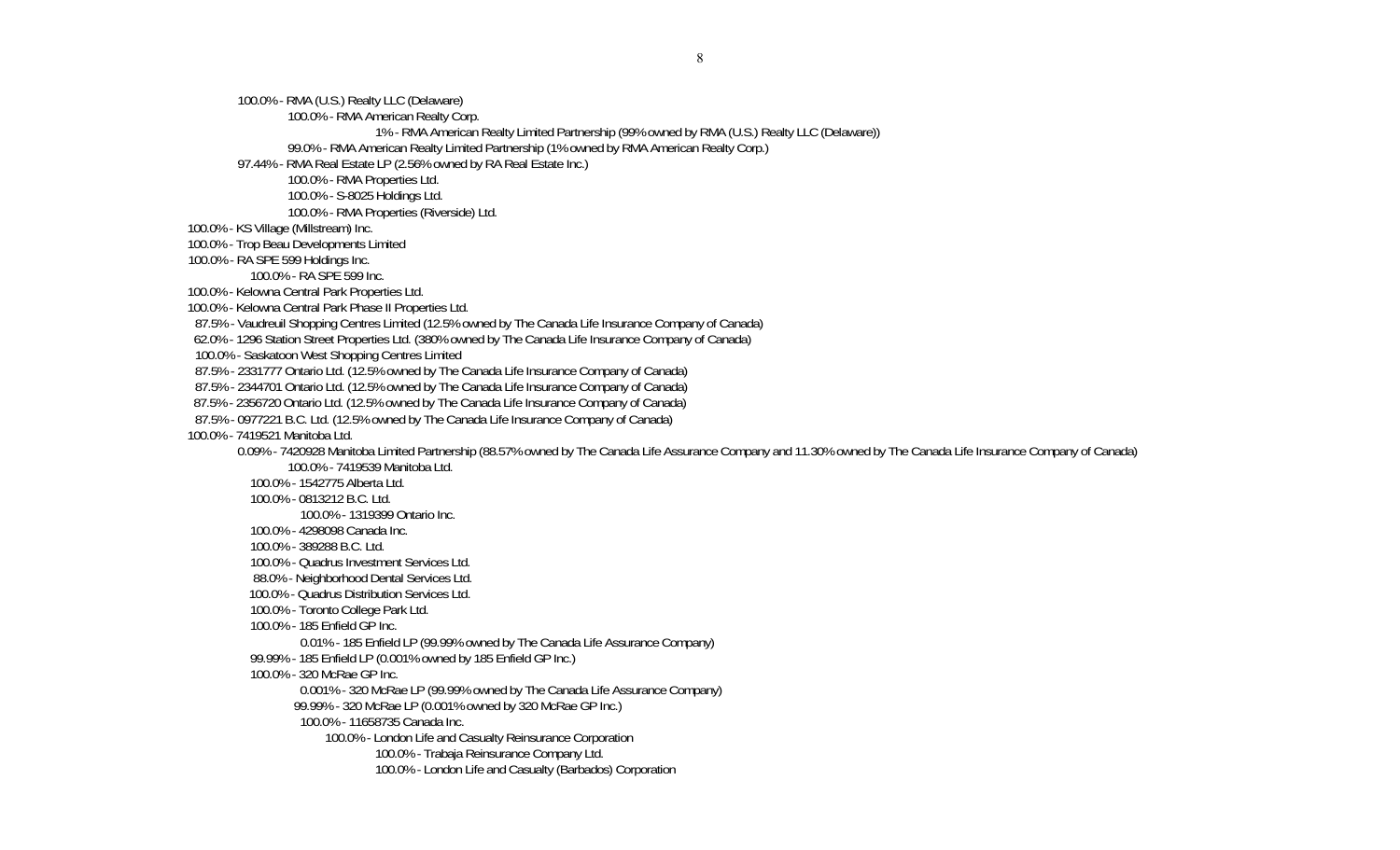100.0% - LRG (US), Inc.

100.0% - Canada Life International Reinsurance Corporation

100.0% - Canada Life Reinsurance Company *(Fed ID # 23-2044256 – NAIC # 76694, PA)* 

100.0% - Canada Life International Reinsurance (Barbados) Corporation

100.0% - Financial Horizons Group Inc.

100.0% - Financial Horizons Incorporated

100.0% - Continuum Financial Centres Inc.

100.0% - Excel Private Wealth Inc.

100.0% - Odyssey Financial Group Inc./Groupe Odyssee Inc.

100.0% - TORCE Investment Management Inc.

100.0% - TORCE Wealth Management Inc.

. 100.0% - Henderson GP ULC

0.01% - Henderson Structured Settlements LP (99.9% held by Financial Horizons Incorporated)

99.9% - Henderson Structures Settlements LP (0.01% held by Henderson GP ULC)

100.0% - Canada Life Capital Corporation, Inc.

100% - GLC Reinsurance Corporation

100.0% - Canada Life International Holdings Limited

100.0% - Canada Life Annuity Reinsurance (Barbados) Corporation

100.0% - Canada Life International Services Limited

100.0% - Canada Life International Limited

100.0% - CLI Institutional Limited

100.0% - Canada Life Reinsurance International Ltd.

100.0% - The Canada Life Group (U.K.) Limited

80.0% - Canada Life International Assurance (Ireland) Designated Activity Company (20.0% owned by CL Abbey Limited)

100.0% - Canada Life Irish Holding Company Limited

28% - JDC Group AG

75.1% - BB-Wertpapier-Verwaltungsgesellschaft mbH

100.0% - Jung, DMS & Cie.AG

100.0% - Jung, DMS & Cie.Pro GmbH

100.0% - Jung, DMS & Cie.Pool GmbH

100.0% - JDC Geld,de GmbH

100.0% - JDC plus GmbH

100.0% - JDC B-LAB GmbH

100.0% - FINUM.PRIVATE Finance Holding GmbH (Germany)

100.0% - FINUM.Finanzhause AG

 100.0% - FINUM.Pension Consulting GmbH 100.0% - FINUM.Private Finance AG

100.0% - FVV – GmbH

 100.0% - FINUM.PRIVATE Finance Holding GmbH (Austria) 100.0% - FINUM.Private Finance AG

100.0% - Jung, DMS & Cie. GmbH

51.0% - Jupoo finance GmbH

100.0% - CL Abbey Limited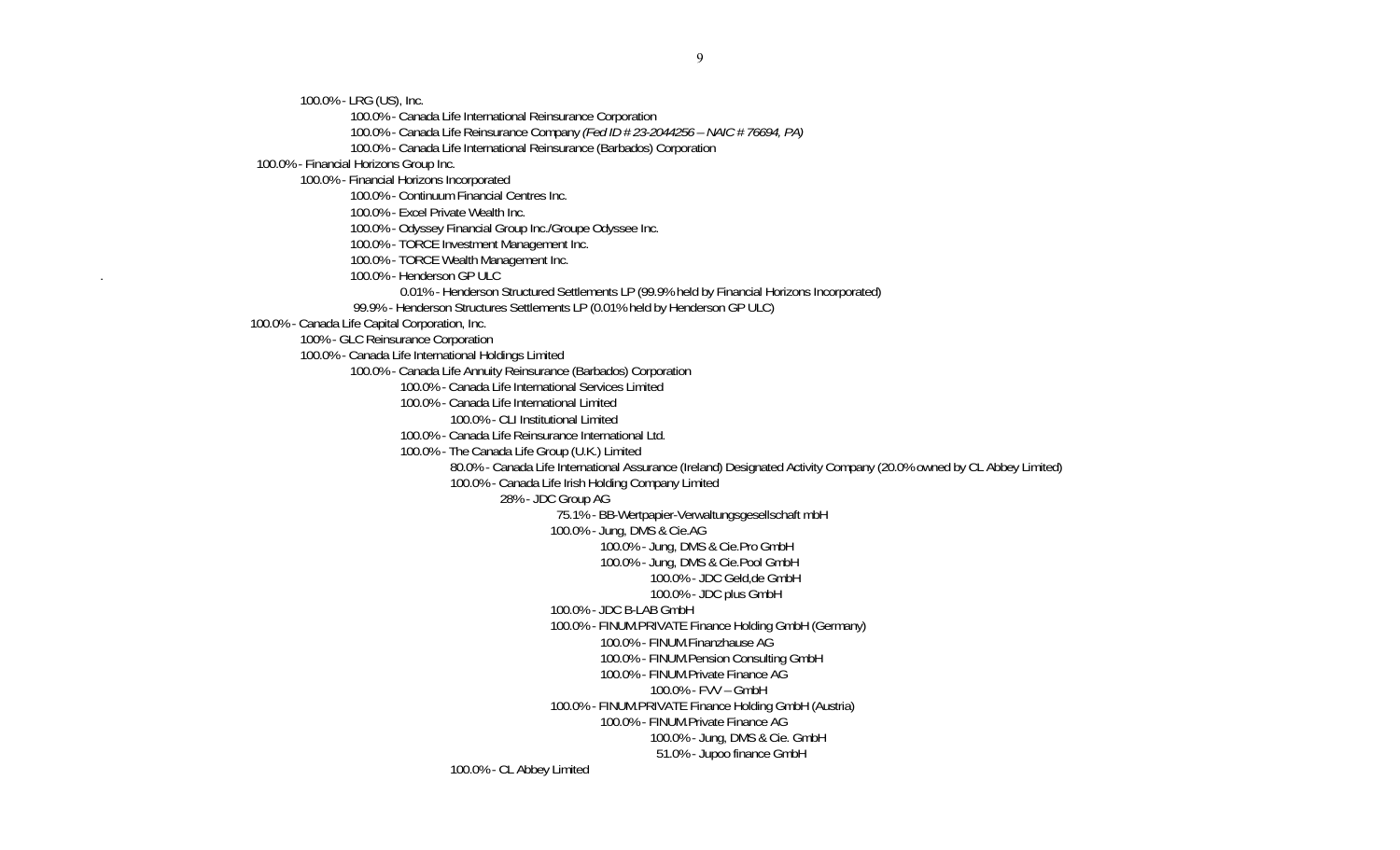20.0% - Canada Life International Assurance (Ireland) Designated Activity Company (80.0% owned by The Canada Life Group (U.K.) Limited) 100.0% - Canada Life Re Ireland dac 100.0% - Canada Life Dublin dac 100.0% - Canada Life Group Services Limited 100.0% - Canada Life Europe Investment Limited 100.0% - Canada Life Europe Management Services Limited 21.33% - Canada Life Assurance Europe Limited (78.67% owned by Canada Life Europe Investment Limited) 78.67% - Canada Life Assurance Europe Limited (21.33% owned by Canada Life Europe Management Services Limited) 100.0% - Irish Life Investment Managers Limited 100.0% - Summit Asset Managers Limited 100.0% - ILIM European Real Estate Fund General Partner SARL 100.0% - Setanta Asset Management Limited 100.0% - Canada Life Pension Managers & Trustees Limited 100.0% - Canada Life Asset Management Limited 100.0% - Canada Life European Real Estate Limited 100.0% - Hotel Operations (Walsall) Limited 100.0% - Hotel Operations (Cardiff) Limited 100.0% - Canada Life Trustee Services (U.K.) Limited 100.0% - CLFIS (U.K.) Limited 100.0% - Canada Life UK Staff Pension Trustee Limited 100.0% - MGM Advantage Holdings Limited 100.0% - Stonehaven UK Limited 100.0% - MGM Advantage Services Limited 100.0% - Canada Life Platform Limited 100.0% - Canada Life SIPP Trustee Limited 100.0% - Canada Life Platform Nominee Limited 100.0% - Canada Life Limited 14.0% - Harbourside Leisure Management Company Limited 28.0% - Springvale Management Company Limited 11.0% - St. Paul's Place Management Company Limited 26.0% - ETC Hobley Drive Management Company Limited 100.0% - Synergy Sunrise (Wellington Row) Limited 76.0% - Radial Park Management Limited 100.0% - Canada Life (U.K.) Limited 100.0% - Albany Life Assurance Company Limited 100.0% - Canada Life Management (U.K.) Limited 100.0% - Canada Life Services (U.K.) Limited 100.0% - Canada Life Fund Managers (U.K.) Limited 100.0% - Canada Life Group Services (U.K.) Limited 100.0% - Canada Life Holdings (U.K.) Limited 100.0% - Canada Life Home Finance Trustee Limited 100.0% - Canada Life Irish Operations Limited 100.0% - Canada Life Ireland Holdings Limited.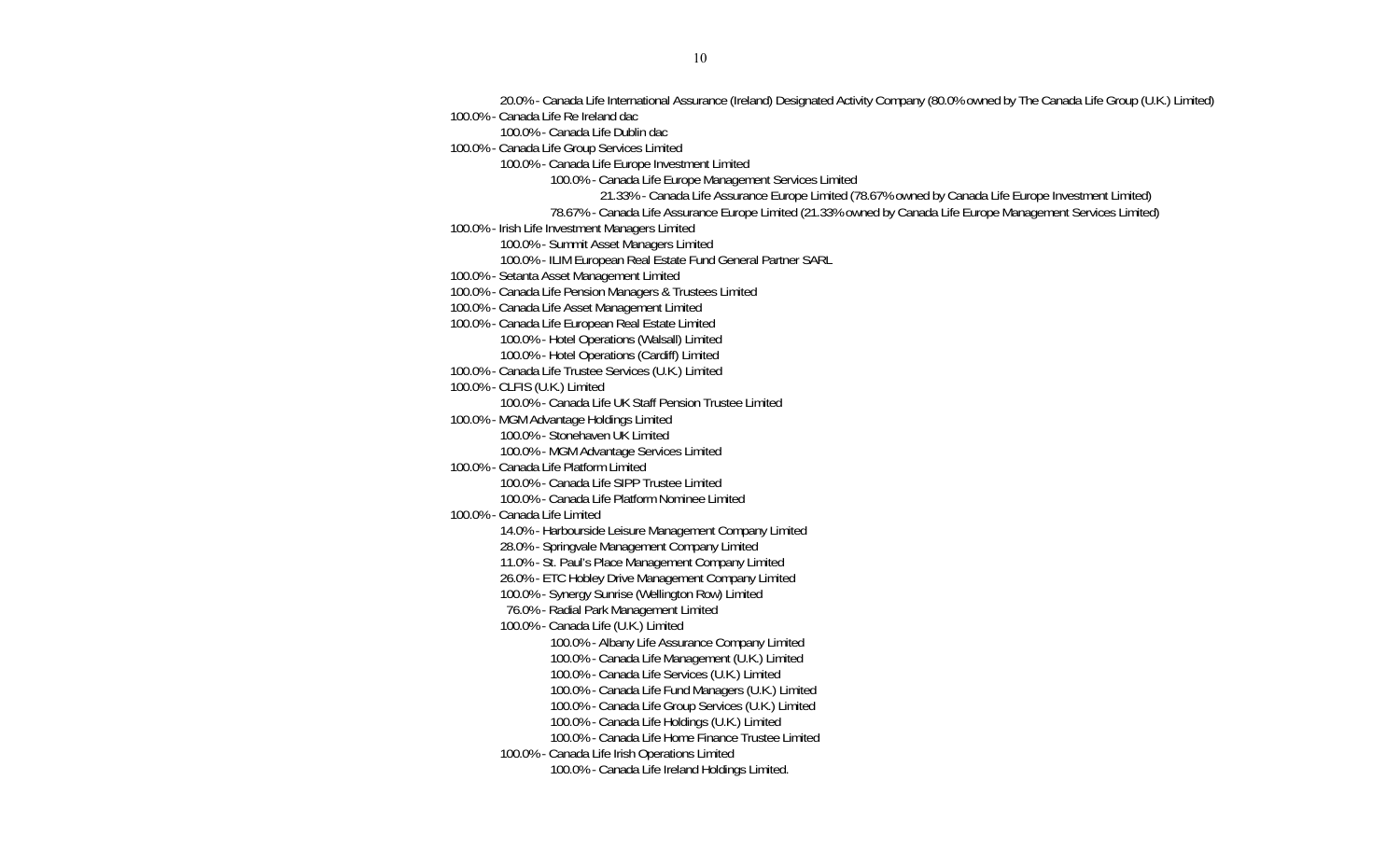100.0% - Irish Life Group Limited 50.0% - Vigo Health Limited 100.0% - ILGAPT Limited 100.0% APT Workplace Pension Ltd. 100.0% APT Wealth Management Ltd. 100.0% APTFS Nominees Ltd. 100.0% - ILGWM Limited 100.0% - Clearview Investments & Pensions Limited 90.0% - Harvest Trustee Limited 85.0% - Harvest Financial Services Limited 100.0% - Irish Life Health dac 100.0% - Irish Life Wellbeing Limited 100.0% - Irish Life Group Services Limited 100.0% - Irish Life Financial Services Ltd. 100.0% - Glohealth Financial Services Limited 49.0% - Affinity First Limited (51.0% interest unknown) 100.0% - Vestone Ltd. 100.0% - Cornmarket Group Financial Services Limited 100.0% - Cornmarket Insurance Services Limited 100.0% EIS Financial Services Limited 100.0% - Irish Life Associate Holdings Unlimited Company 100.0% - Irish Life Irish Holdings Unlimited Company 75.0% - 1939 ILIV Consulting Limited 100.0% - Invesco Limited 100.0% - Invesco Trustee DAC 100.0% - City Life Limited 100.0% - ILP Pension Trustees DAC 100.0% - BCRM Financial Holdings (Ireland) dac 100.0% - Acumen & Trust dac 100.0% - Acumen & Trust Pension Trustees dac 100.0% - Irish Life Assurance plc. 100.0% - Ilona Financial Group, Inc. 100.0% - Irish Life Trustee Services Limited 100.0% - Stephen Court Limited 100.0% - (2,3&4) Basement Company Limited 66.66% - City Gate Park Administration Limited 50.0% - Dakline Company Ltd. 52.8% - Platform Capital Holdings Limited 100.0% - Conexim Advisors Limited 100.0% - 4073649 Canada, Inc. 100.0% - CL Luxembourg Capital Management S.á.r.l. 45.0% - Wealthsimple Europe S.á.r.l. 100.0% - Wealthsimple UK Ltd.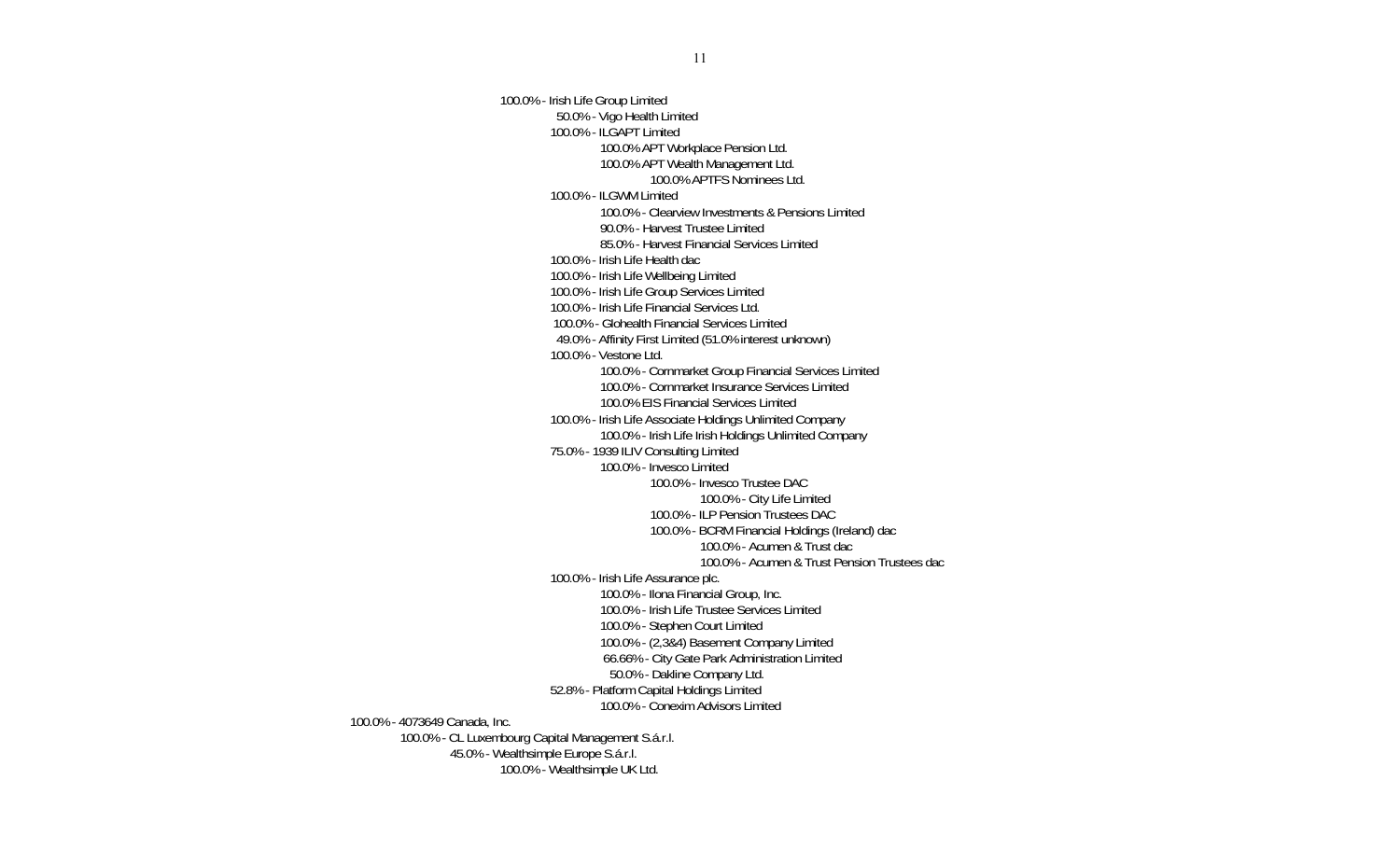100.0% - Wealthsimple Germany GmbH 100.0% - Wealthsimple Technologies Europe 100.0% - Canada Life Finance (U.K.) Limited 100.0% - 8478163 Canada Limited 100.0% - Canada Life Capital Bermuda Limited 100.0% - 9983813 Canada Inc. 100.0% - Canada Life Capital Bermuda III Limited 100.0% - Canada Life Capital Bermuda II Limited 77.0% - Great-West Investors Holdco Inc. (23% owned by GWL THL I Private Equity I Inc.) 100.0% - CL 22 Chapel GP Inc. 0.001% - CL 22 Chapel LP (99.99% owned by The Canada Life Assurance Company) 99.99% - CL 22 Chapel GP (0.001%owned by CL 22 Chapel GP Inc.) 100.0% - CL Eastlake GP Inc. 0.001% - CL Eastlake LP (99.99% owned by The Canada Life Assurance Company) 99.99% - CL Eastlake LP (0.001% owned by CL Eastlake GP Inc.) 100.0% - CL Lago GP Inc. 0.001% - CL Lago LP (99.99% owned by The Canada Life Assurance Company) 99.99% - CL Lago LP (0.001% owned by CL 22 Chapel GP Inc.) 100.0% - CL 2505 Bruckner GP Inc. 0.001% - CL 2505 Bruckner LP (99.99% owned by The Canada Life Assurance Company) 99.99% - CL 2505 Bruckner LP (0.001% owned by CL 2505 Bruckner Inc.) 100.0% - The Canada Life Insurance Company of Canada 11.30%- 7420928 Manitoba Limited Partnership (88.57% limited partner interest held by The Canada Life Assurance Company; 7419521 Manitoba Ltd. holds 0.09% interest) 100.0% - 6855572 Manitoba Ltd. 94.4% - MAM Holdings Inc. (5.6% owned by The Canada Life Assurance Company) 100.0% - Mountain Asset Management LLC 12.5% - 2331777 Ontario Ltd. (87.5% owned by The Canada Life Assurance Company) 12.5% - 2344701 Ontario Ltd. (87.5% owned by The Canada Life Assurance Company) 12.5% - Vaudreuil Shopping Centres Limited (87.5% owned by The Canada Life Assurance Company) 38.0% - 1296 Station Street Properties Ltd. (62.0% owned by The Canada Life Assurance Company) 12.5% - 2356720 Ontario Ltd. (87.5% owned by The Canada Life Assurance Company) 12.5% - 0977221 B.C. Ltd. (87.5% owned by The Canada Life Assurance Company) 12.5% - 555 Robson Holding Ltd. (87.5% owned by The Canada Life Assurance Company) 58.8% - GWL THL Private Equity I Inc. (41.2% The Canada Life Assurance Company) 100.0% - GWL THL Private Equity II Inc. 16.0% - 2148902 Alberta Ltd. (85% by The Canada Life Assurance Company) 30.0% - 2157113 Alberta Ltd (70% by The Canada Life Assurance Company) 100.0% - Great-West Investors Holdco Inc. 100.0% - Great-West Investors LLC 100.0% - Great-West Investors LP Inc. 99.0% - Great-West Investors LP (1.0% owned by Great-West Investors GP Inc.) 100.0% - T.H. Lee Interests 100.0% - Great-West Investors GP Inc.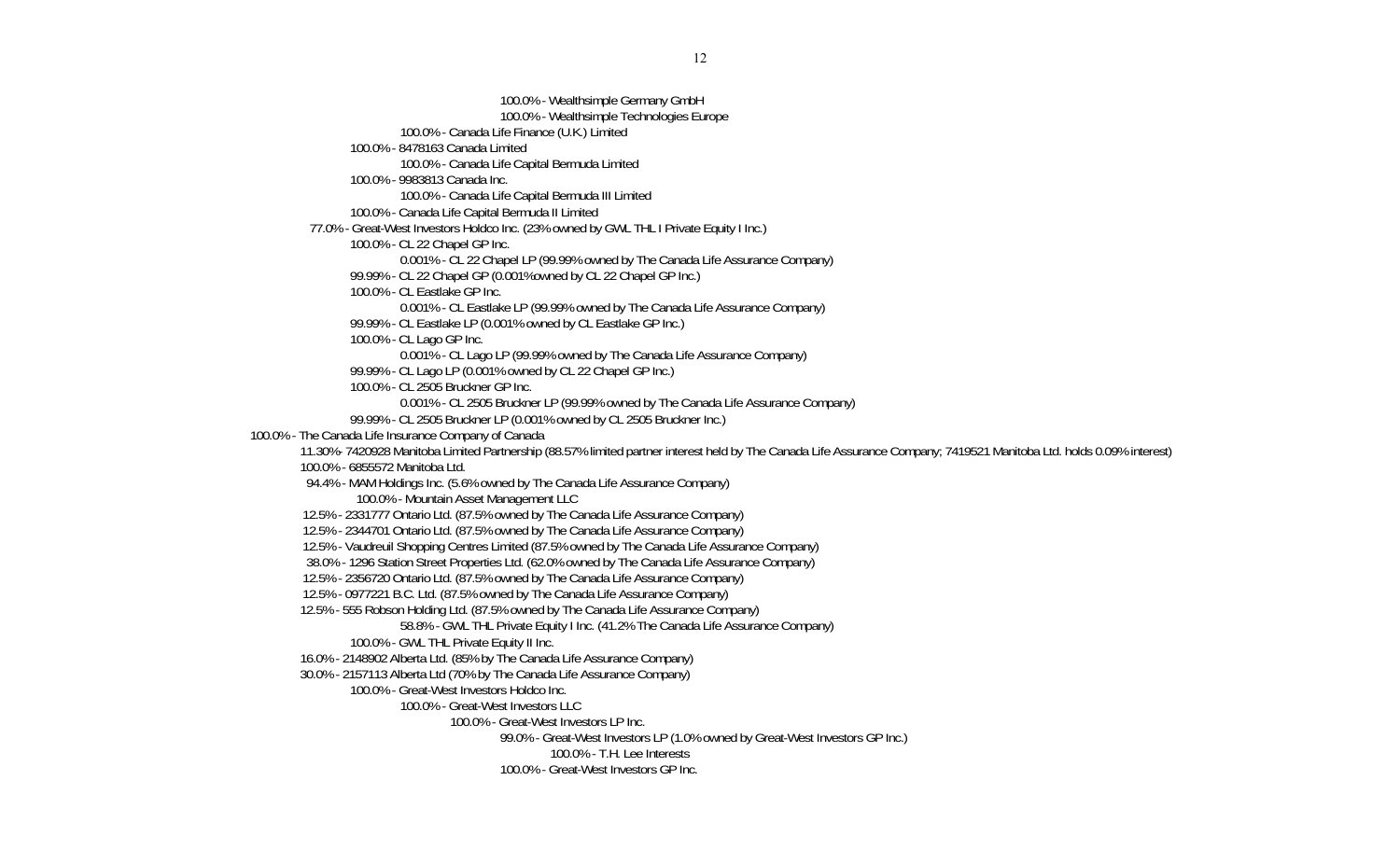#### 1.0% - Great-West Investors LP (99.0% Great-West Investors LP Inc.) 100.0% - T.H. Lee Interests

100.0% - CL Capital Management (Canada), Inc.

100.0% - Canada Life Mortgage Services Ltd.

11.8% - GWL THL Private Equity I Inc. (29.4% owned by The Canada Life Assurance Company, 58.8% owned by The Canada Life Insurance Company of Canada)

100.0% - GWL THL Private Equity II Inc.

100.0% - Great-West Investors Holdco Inc.

100.0% - Great-West Investors LLC

100.0% - Great-West Investors LP Inc.

99.0% - Great-West Investors LP (1.0% owned by Great-West Investors GP Inc.)

100% - T.H. Lee Interests

100.0% - Great-West Investors GP Inc.

1.0% - Great-West Investors LP (99.0% Great-West Investors LP Inc.)

100.0% - T.H. Lee Interests

100.0% - Canada Life Capital Trust

 100.0% - Canada Life Investment Management Ltd. 100.0% - Great-West US RE Holdings, Inc. 100.0% - CL Burlingame, LLC 10.0% - PGEW Burlingame, LLC 100.0% - EW PG – Airport Owner, LLC

100.0% - CL 25 North LLC

#### **D. IGM Financial Inc. Group of Companies** *(Canadian mutual funds)*

Power Corporation of Canada 100.0% - Power Financial Corporation 61.929% - **IGM Financial Inc.** (direct and indirect 65.780%) 100.0% - Investors Group Inc. 100.0% - Investors Group Financial Services Inc. 100.0% - 11249142 Canada Inc. 100.0% - Investors Group Trust Co. Ltd. 100.0% - I.G. Insurance Services Inc. 100.0% - Investors Syndicate Limited 100.0% - Investors Group Securities Inc. 100.0% - 6460675 Manitoba Ltd. 100.0% - I.G. Investment Management, Ltd. 100.0% - Investors Group Corporate Class Inc. 100.0% - Investors Syndicate Property Corp. 100.0% - 0992480 B.C. Ltd. 100.0% - 1081605 B.C. Ltd. . 100.0% - 11263552 Canada Inc. 100.0% - Mackenzie Inc.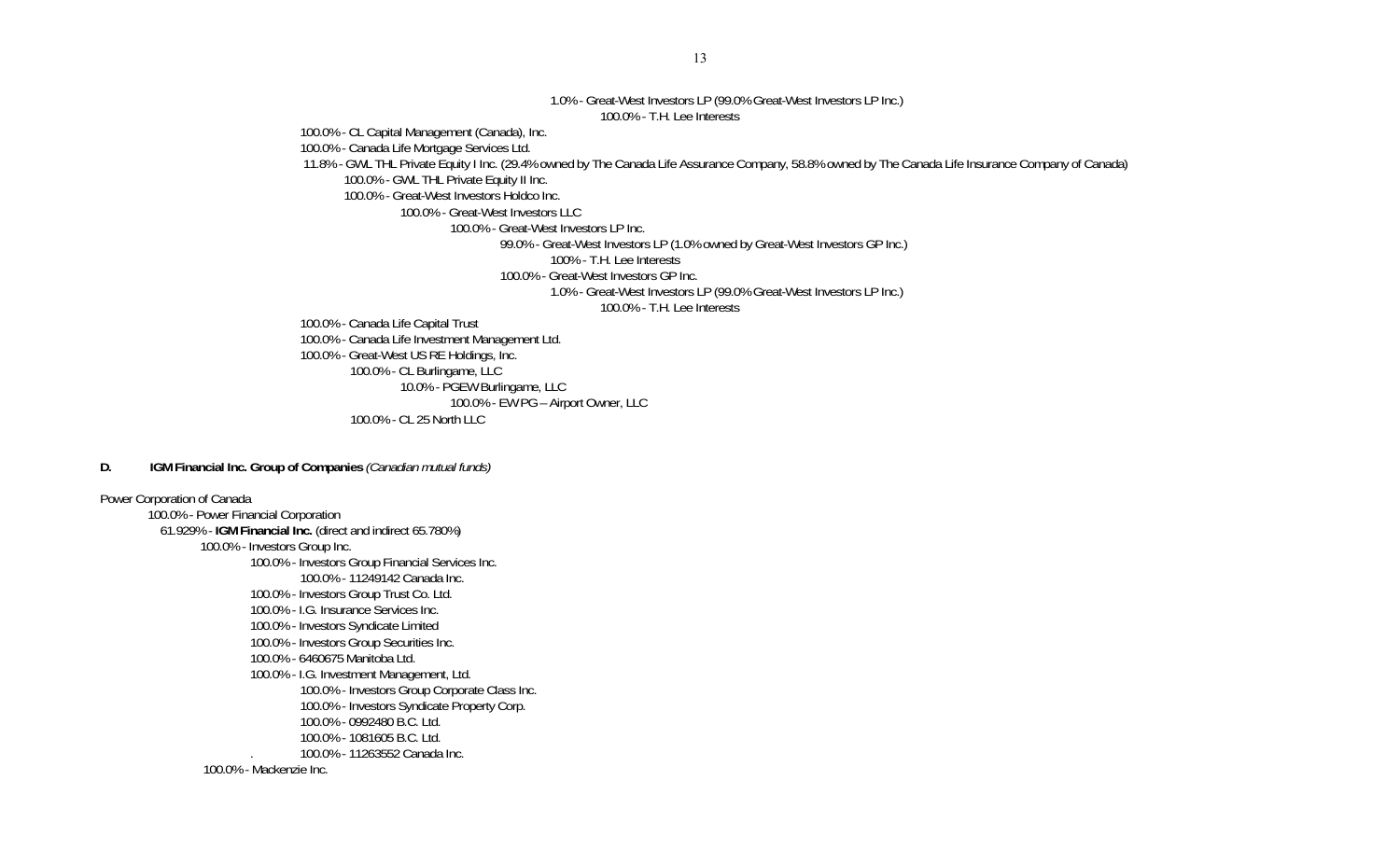100.0% - Mackenzie Financial Corporation

100.0% - Mackenzie Investments Europe Limited

100.0% - Mackenzie Investments Asia Limited

100.0% - Mackenzie Investments Charitable Foundation

14.28% - Strategic Charitable Giving Foundation

100.0% - Mackenzie Financial Capital Corporation

100.0% - MMLP GP Inc.

100.0% - Mackenzie Investments Corporation

100.0% - Mackenzie U.S. Fund Management Inc.

13.9% - China Asset Management Co., Ltd.

80.0% - 11249185 Canada Inc.

100.0% - Armstrong LP

49.9% - Northleaf Capital Group Ltd.

100% - Northleaf Capital Partners Ltd.

100% - Northleaf PPP GP Ltd.

100% - Northleaf Secondary Partners III GP Ltd.

100% - Northleaf Mid-Market Infrastructure Partners GP Ltd.

100% - Northleaf SH288 GP Ltd.

100% - Northleaf/SYD GP Ltd.

100% - Northleaf Geothermal Holdings (Canada) GP Ltd.

49% - NSPC-L Holdings II GP Ltd.

49% - Northleaf Private Equity VII GP Ltd.

100% - Northleaf Small Cell GP Ltd.

100% - NCP Terminals GP Ltd.

100% - Northleaf NICP III GP LLC

100% - Northleaf Music Copyright Ventures GP Ltd.

49% - NEIF GP Ltd.

100% - NCP NWP US GP Ltd.

49% - Northleaf NICP III GP Ltd.

100% - NCP US Terminals GP LLC

100% - NCP Canadian Breaks GP LLC

100% - Northleaf Vault Holdings GP Ltd.

100% - NSPC-L GPC Ltd.

100% - NCP CSV Holdings GP Ltd.

100% - Northleaf Capital Advisors Ltd.

100% - Northleaf/PRD Holdco GP Ltd.

100% - Northleaf/PRD GP Ltd.

100% - Northleaf Trustees Limited

100% - Northleaf NVCF Holdings Ltd.

100% - Northleaf PE GP Ltd.

100% - Northleaf 2013-2014 Holdings Ltd.

100% - Northleaf PE GP Ltd.

100% - NCP 2015 Canadian Holdings Ltd.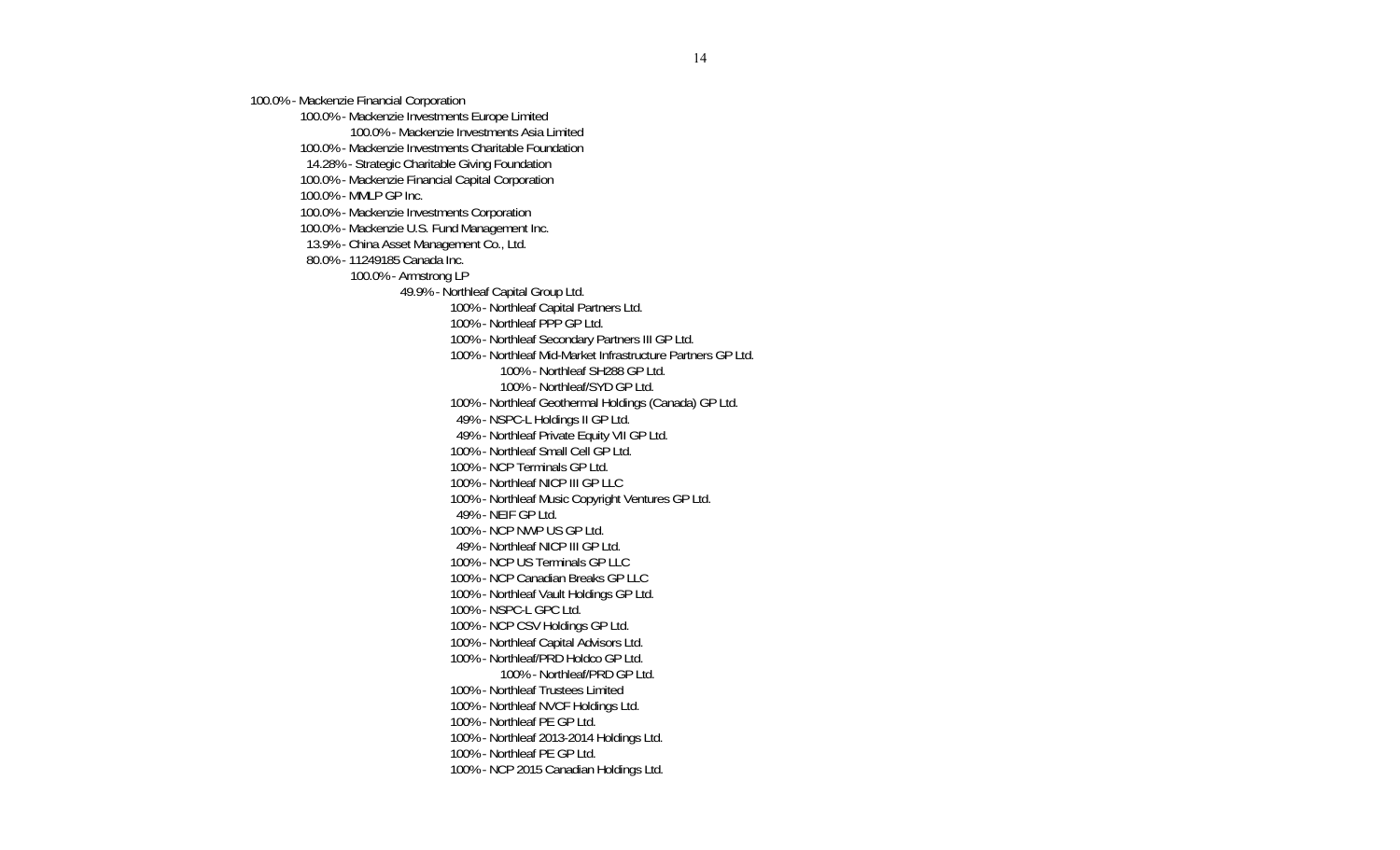100% - Northleaf Capital Partners (Canada) Ltd. 100% - Northleaf Capital Partners (Australia) Pty Ltd. 100% - Northleaf Capital Partners (UK) Limited 49% - Northleaf NICP GP Ltd. 49% - Northleaf NICP II GP Ltd. 100% -Northleaf Class C Holdings GP Ltd. 100% - Northleaf Capital Partners (USA) Inc. 100% - Annex Fund GP Ltd. 100% - Northleaf Capital Partners GP Ltd. 49% - Northleaf NICP Holdings GP Ltd. 100% - SW Holdings GP Ltd. 100% - Northleaf NICP III Canadian Class C Holdings Ltd. 100% - Northleaf Millennium Holdings (US) GP Ltd. 100% - Northleaf Millennium Holdings (Canada) GP Ltd. 100% - Northleaf 1608 II Holdings Ltd. 100% - Northleaf NVCF II Holdings Ltd. 100% - Northleaf 2017-2018 PE Holdings Ltd. 100% - Northleaf 1855 Holdings Ltd. 49% - Northleaf Star Holdings GP Ltd. 100% - Northleaf Star GPC Ltd. 49% - Northleaf Private Credit GP Ltd. 100% - NPC GPC Ltd. 100% - Northleaf NPC I Holdings Ltd. 100% - Northleaf Lal Lal Holdings GP Ltd. 100% - Northleaf Lal Lal Holdings (Australia) Pty Ltd. 100% - NPC II GPC Ltd. 100% - NSPC GPC Ltd. 49% - NSPC GP Ltd. 49% - NSPC-L GP Ltd. 49% - NSPC-L Holdings GP Ltd. 49% - NPC I Holdings GP Ltd. 49% - Northleaf Private Credit II GP Ltd. 49% - Northleaf NCO GP Ltd. 100% - Northleaf NICP III Holdings Ltd. 100% - Northleaf CFOF Class C 2019 Ltd. 100% - Northleaf 010 II Holdings Ltd. 100% - NSPC International GP Ltd. 100% - NSPC-L International GP Ltd. 100% - Northleaf NCO Holdings Ltd. 100% - Northleaf NPE VIII Holdings Ltd. 100% - Northleaf NSP III Holdings Ltd. 63.17% - Northleaf Capital Holdings Ltd. 100% - Northleaf PE Holdings GP Ltd.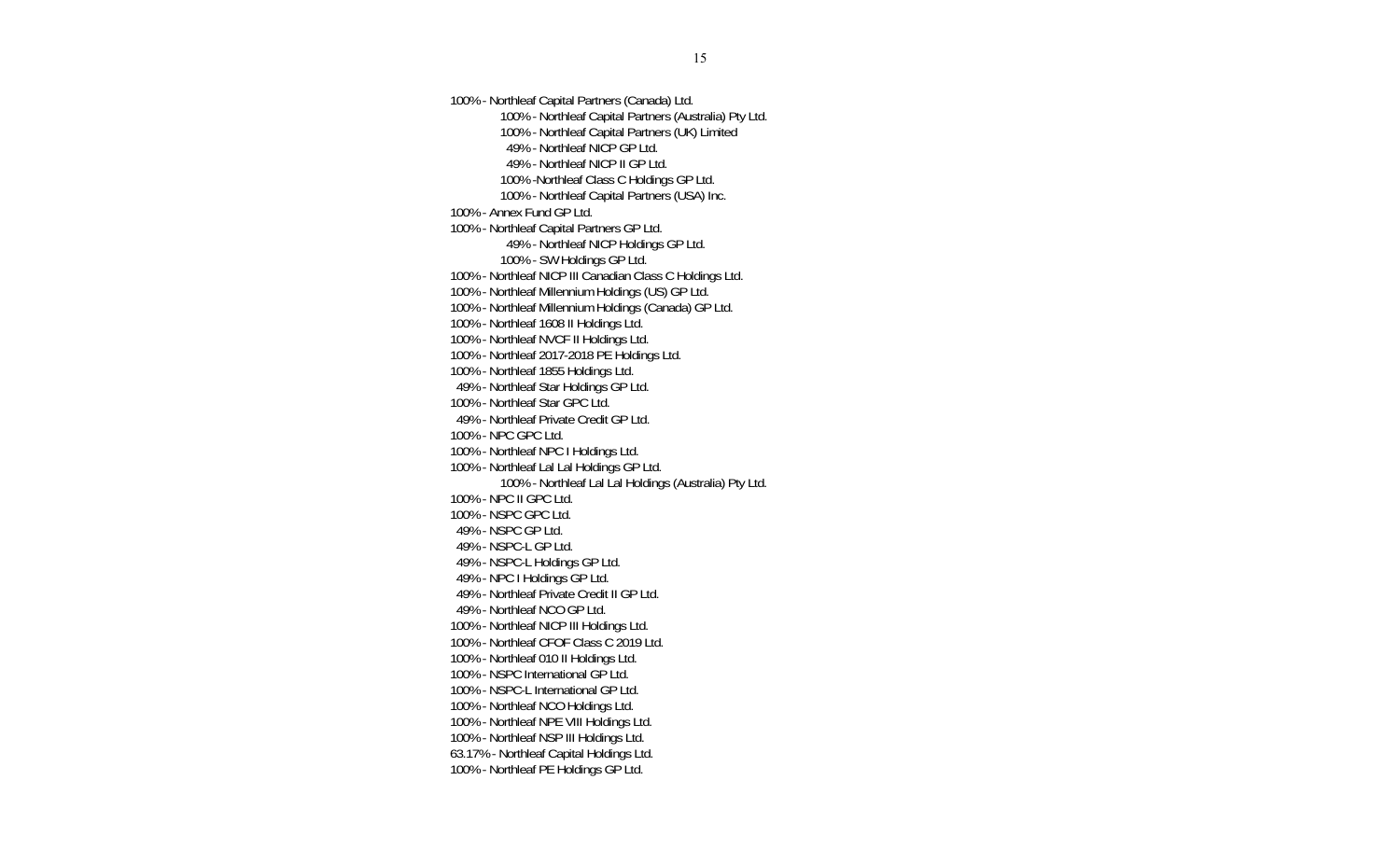100% - Northleaf Capital Partners GP II Ltd. 49% - Northleaf NICP II Holdings GP Ltd. 100.0% - 1223593 Canada Inc. 100.0% - GLC Asset Management Group Ltd. 100.0% - MGELS Investments Limited 100.0% - MEMLS Fund Management (Cayman) Ltd. 100.0% - Mackenzie EM Funds Management (Cayman) Ltd. 100.0% - Mackenzie GP Inc. 100.0% - Investment Planning Counsel Inc. 100.0% - IPC Investment Corporation 100.0% - IPC Estate Services Inc. 100.0% - IPC Securities Corporation 100.0% - Counsel Portfolio Services Inc. 100.0% - Counsel Portfolio Corporation 18.54% - Portag3 Ventures LP 19.82% - Springboard LP 55.23% - Springboard LP 56.50% - WealthSimple Financial Corp. (55.92% equity) 29.33% - Springboard II LP 33.3% - Portag3 Ventures II Affiliates LP 31.97% - Portag3 ventures II LP 12.37% - Portage Ventures III LP 14.60% - Conquest Planning Inc. **E. Pargesa Holding SA Group of Companies** *(European investments)* Power Corporation of Canada 100.0% - Power Financial Corporation 100.0% - Power Financial Europe SA 50.0% - Parjointco SA 100.0% - Pargesa SA 43.2% Groupe Bruxelles Lambert (28.2% in capital) 1.6% - Groupe Bruxelles Lambert (2.1% in capital) 0.9% - Umicore SA 19.8% - Ontex NV 12.7% - Pernod Ricard SA (7.6% in capital) 0.4% - LTI One SA 96.5% - FINPAR II SA 0.2% - Groupe Bruxelles Lambert (0.1% in capital) 0.1% - Ontex NV 90.2% - FINPAR III SA 0.2% - Groupe Bruxelles Lambert (0.1% in capital) 94.4% - FINPAR IV SA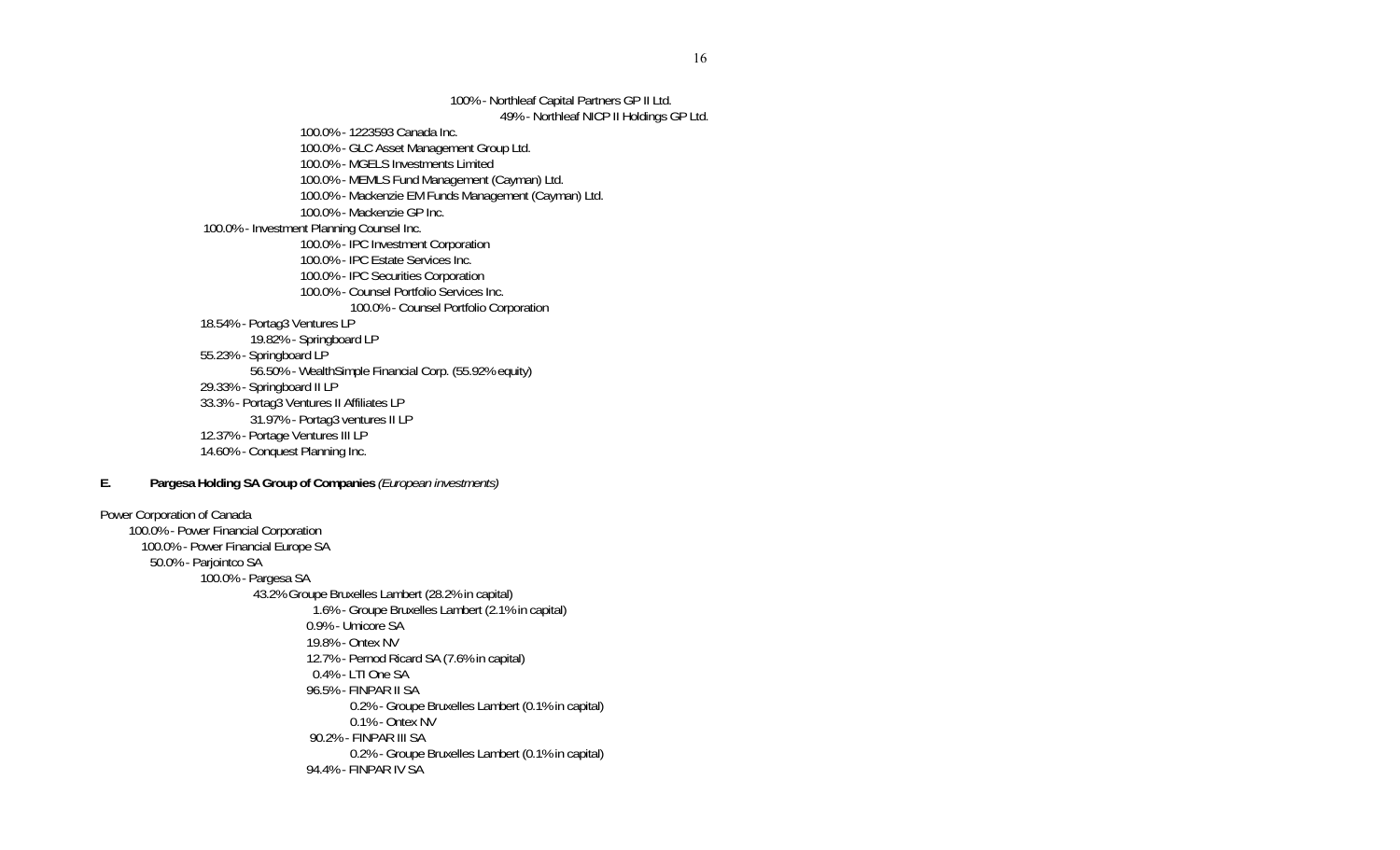0.1% - Groupe Bruxelles Lambert 0.1% - Imerys 94.9% - FINPAR V SRL 0.1% - Groupes Bruxelles Lambert 0.3% - Marnix Lux SA 95.0% - FINPAR VI SRL 0.1% - Groupe Bruxelles Lambert 0.3% - Marnix Lux SA 95.1% - FINPAR VII SA 1.2% - Sagerpar SA 100.0% - Belgian Securities BV 67.3% - Imerys (54.6% in capital) 100.0% - Brussels Securities SA 99.6% - LTI One SA 100.0% - LTI Two SA 0.1% - Groupe Bruxelles Lambert 0.1% - Umicore SA 100.0% - URDAC SA 0.1% - Groupe Bruxelles Lambert 100.0% - FINPAR SA 98.8% - Sagerpar SA 3.1% - Groupe Bruxelles Lambert (3.1% in capital) 4.1% - GBL Participations SA 10.0% - Brussels Advisors SA 100.0% - GBL O 95.9% - GBL Participations SA 90.0% - Brussels Advisors SA 100.0% - GBL Advisors Limited 5.4% - FINPAR III SA 100.0% - GBL Development Limited 100.0% - RPCE Consulting SAS 100.0% - GBL Verwaltung SA 100.0% - GBL Investments Limited 100.0% - GBL Energy S.á.r.l. 100.0% - Serena S.á.r.l. 18.9% - SGS 100.0% - Eliott Capital S.á.r.l. 100.0% - Sienna Capital S.á.r.l 100.0% - Sienna Capital Management SA 100.0% - Sienna Capital London Ltd. 100.0% - Sienna Capital Opportunity GP S.a.r.l. 50.0% - Avanti Acquisition GP S.a.r.l 100.0% - Sienna Capital Invest SCSp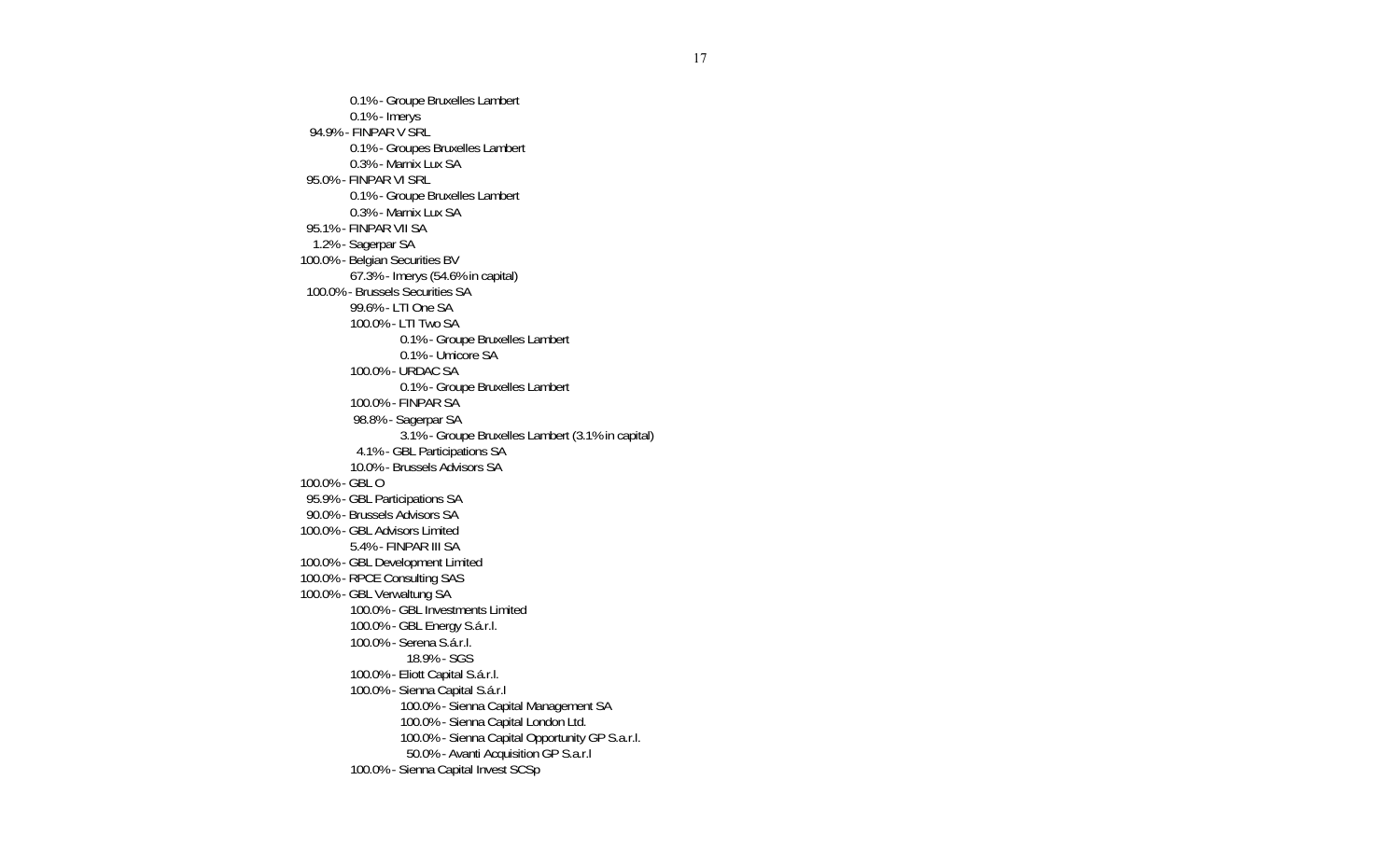29.7% - Kartesia Credit Opportunities III SCA, SICAV-SIF 16.8% - Kartesia Credit Opportunities IV SCS 0.4% - Sagard II A FPCI 74.7% - Sagard II B FPCI 26.9% - Sagard 3 FPCI 34.8% - Sagard 4A FPCI/Sagard 4B FIPS 45.0% - Sagard NewGen FPCI 32.4% - Sagard Santé Animale FPCI 39.8% - PrimeStone Capital Fund ICAV 48.6% - Backed 1 LP 9.6% - Backed 1 Founder LP 91.2% - Backed Encore 1 LP 10.0% - Backed Encore 1 Founder LP 53.6% - Backed 2 LP 10.0% - Backed 2 Founder LP 40.54% - Marcho Partners Feeder Fund ICAV 95.4% - Marcho Partners Long Feeder Fund ICAV 15.4% - Matador Coinvestment SCSp 28.2% - C2 Capital Global Export-to-China Fund, L.P. 10.5% - Globality, Inc. 100.0% - Sienna Capital US LLC 15.0% - Pat McGrath Cosmetics LLC 100.0% - Sienna Capital Opportunity Carry SCSp 100.0% - Sienna Capital Opportunity Fund SCSp 100.0% - SC Opportunity Master S.a.r.l. 100.0% - Sienna Capital Participations S.á.r.l 10.8% - Sagard FCPR 50.0% - Ergon Capital Partners SA 50.0% - Ergon Capital Partners II SA 89.9% - Ergon Capital Partners III SA 34.4% - Ergon Capital Partners IV, SCSp 15.9% - Ergon Opseo Long Term Value Fund SCSp 17.2% - Ergon SVT Long Term Value Fund SCSp 15.1% - Merieux Participations SAS 34.3% - Merieux Participations 2 SAS 34.9% - KKR Sigma Co-Invest II L.P. 100.0% - Sienna Capital Co-Invest Master S.a.r.l 25.7% - StreetTeam Software Limited (DBA as Pollen) 2.4% - GFG Capital S.a.r.l. 50.0% - Avanti Acquisition SCSp 20.0% - Avanti Acquisition Corp. 100.0% - GBL Finance S.á.r.l 100.0% - Miles Capital S.á.r.l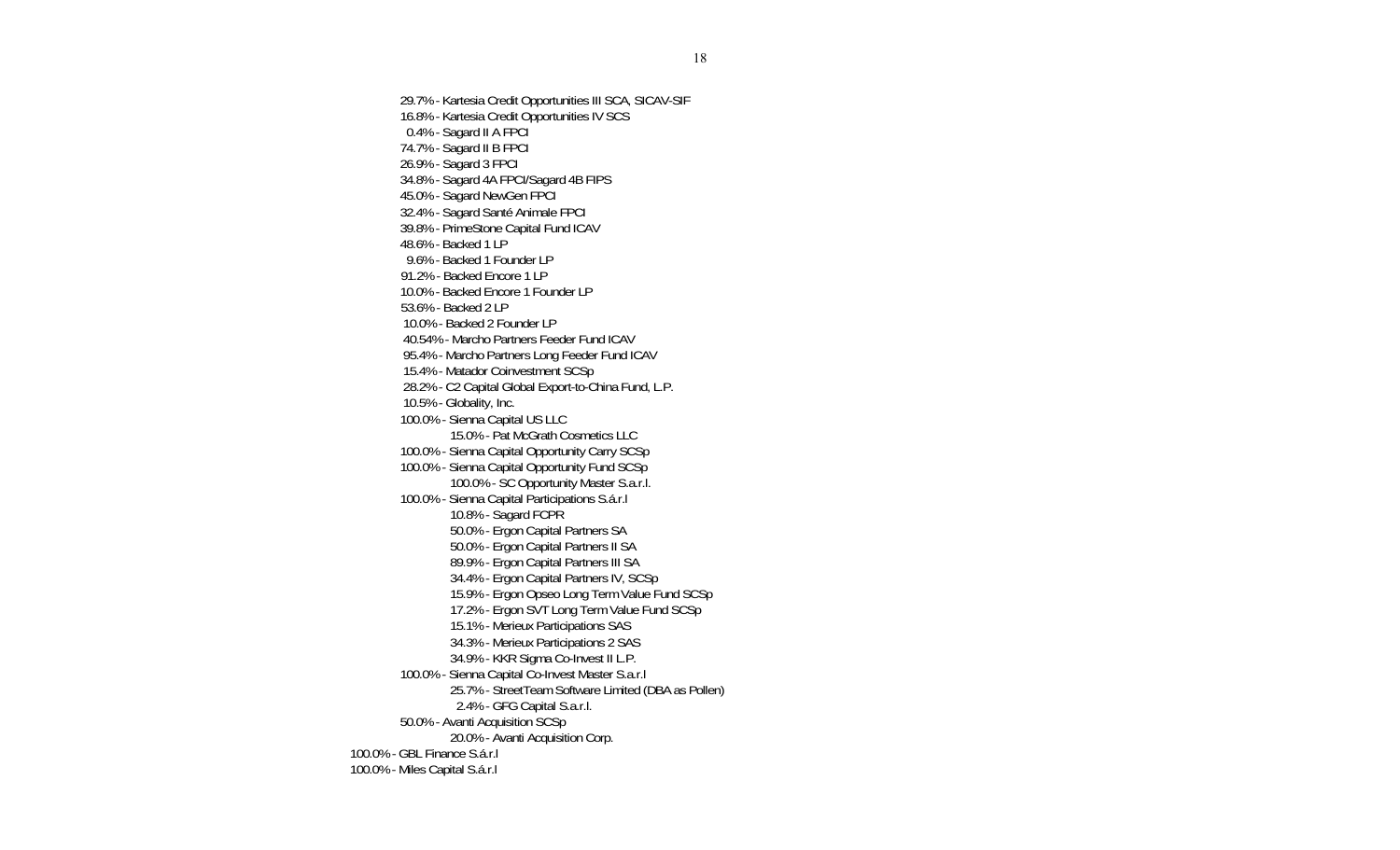23.1% - Piolin II S.á.r.l 100.0% - Piolin Bidco SAU 100.0% - Oliver Capital S.á.r.l 100.0% - Theo Capital S.á.r.l 100.0% - Owen Capital S.á.r.l 100.0% - GfG Topco S.á.r.l 86.4% - GfG Capital S.á.r.l 60.0% - Go-for-Gold Holding GmbH 100.0% - Canyon Bicycles GmbH 100.0% - Arthur Capital S.a.r.l. 15.0% - Umicore SA 100.0% - Jade Capital S.a.r.l. 3.5% - FINPAR II SA 4.4% - FINPAR III SA 5.6% - FINPAR IV SA 5.1% - FINPAR V SA 5.0% - FINPAR VI SA 4.9% - FINPAR VII SA 100.0% - Sapiens S.á.r.l 60.2% – Marnix Lux SA 100.0% - Marnix French ParentCo SAS 100.0% - Marnix French TopCo SAS 100.0% - Marnix SAS 100.0% - Courcelles Lux SCA 100.0% - Wowholdco SAS 100.0% - Wowmidco SAS 100.0% - Wowbidco SAS 100.0% - Webhelp SAS

**F. Power Corporation (International) Limited Group of Companies** (*Asian investments)* 

#### Power Corporation of Canada

100.0% - **Power Corporation (International) Limited** 99.9% - Power Pacific Corporation Limited 0.1% - Power Pacific Equities Limited 99.9% - Power Pacific Equities Limited 100.0% - **Power Communications Inc.** 0.1% - Power Pacific Corporation Limited 13.9% - China Asset Management Limited

## **G. Other PCC Companies**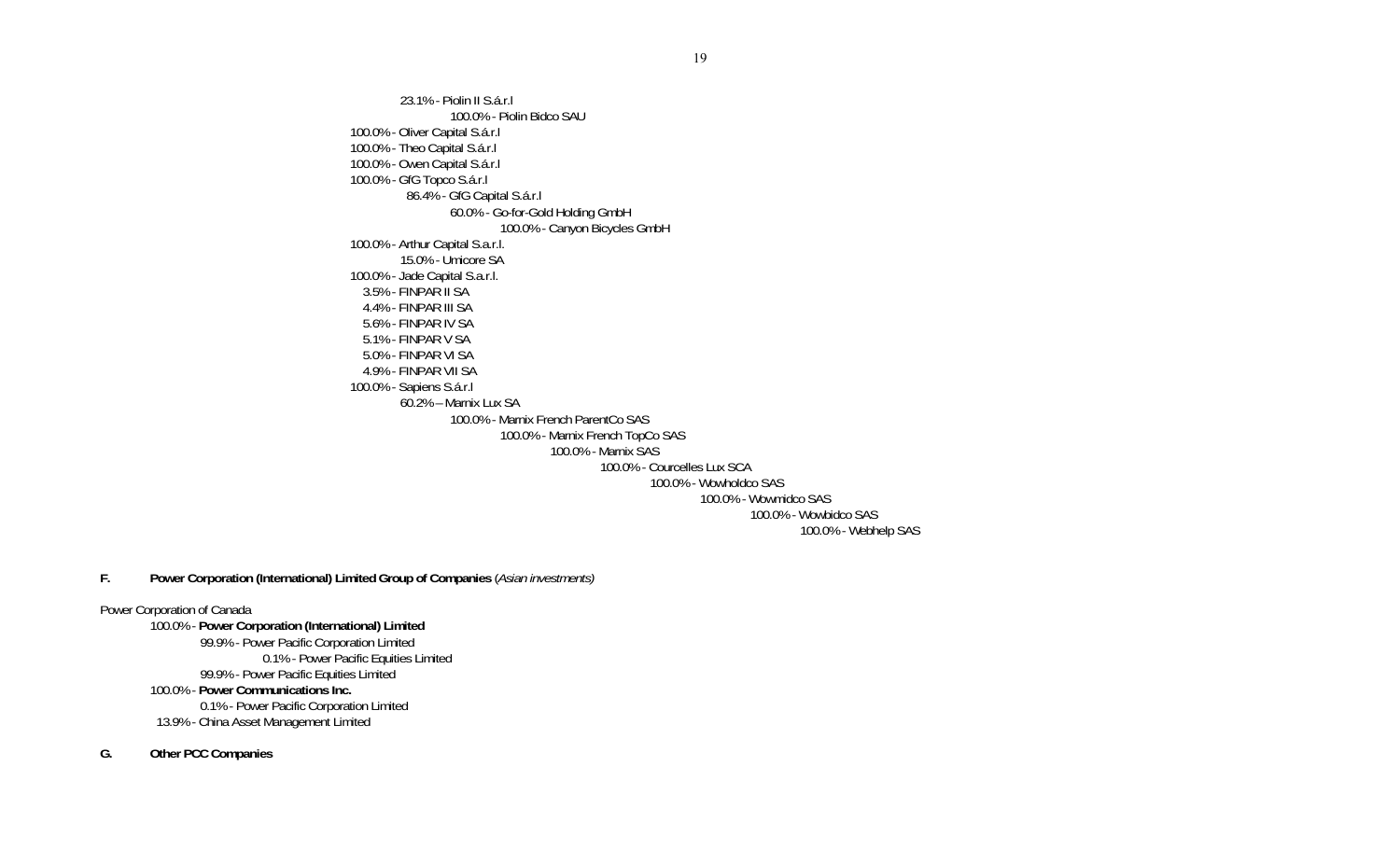Power Corporation of Canada 100.0% - 152245 Canada Inc. 100.0% - Square Victoria Real Estate Inc./ Square Victoria Immobilier Inc. 100.0% - SVRE Management Inc. 100.0% - 3121011 Canada Inc. 100.0% - 171263 Canada Inc. 100.0% - Power Communications Inc. 100.0% - Power Corporation International 100.0% - Power Corporation of Canada Inc. 100.0% - 4190297 Canada Inc. 100.0% - 4524781 Canada Inc. 100.0% - Square Victoria Communications Group Inc. 100.0% - Gesca Ltee 100.0% Gestion Gesca Inc. 100.0% - Gesca Numerique Inc. 100.0% - 9214470 Canada Inc. 100.0% - Square Victoria Digital Properties Inc. 100.0% - 1280406 B.C. Ltd. 100.0% Les Editions Plus Ltee 50.0% - 1004096 Canada Inc. ("workopolis") 100.0% - Power Sustainable Capital Inc. 100.0% - Power Sustainable Manager Inc. 100.0% - PSEIP Carry Holding LP 100.0% - Power Sustainable Energy Infrastructure Inc. 100.0% - PSEIP Carry Canada Inc 100.0% - PSEIP US GP Inc. 100.0% - Power Sustainable Energy Infrastructure US Fund I LP 100.0% - Potentia Renewables US Holdings LLC (Delaware) 100.0% - PR Land Holdings, LLC 100.0% - PR Development LLC 100.0% - Banjo Solar Holdings Corp. 49.0% - Kamaole Solar Holdings, LLC 49.0% - Kamaole Solar, LLC 100.0% - PR Operating LLC 100.0% - Potentia MN Solar Fund 1 Managing Member, LLC 64.0% - Potentia MN Solar Fund I, LLC 100.0% - Minnesota Solar CSG 1, LLC 100.0% - Minnesota Solar CSG 4, LLC 100.0% - Minnesota Solar CSG 8, LLC 100.0% - Minnesota Solar CSG 9, LLC 100.0% - Power Sustainable Energy Infrastructure US Fund II LP 100.0% - Nautilus US Power Holdco, LLC (Delaware) 100.0% - PSEIP US Feeder Fund I LP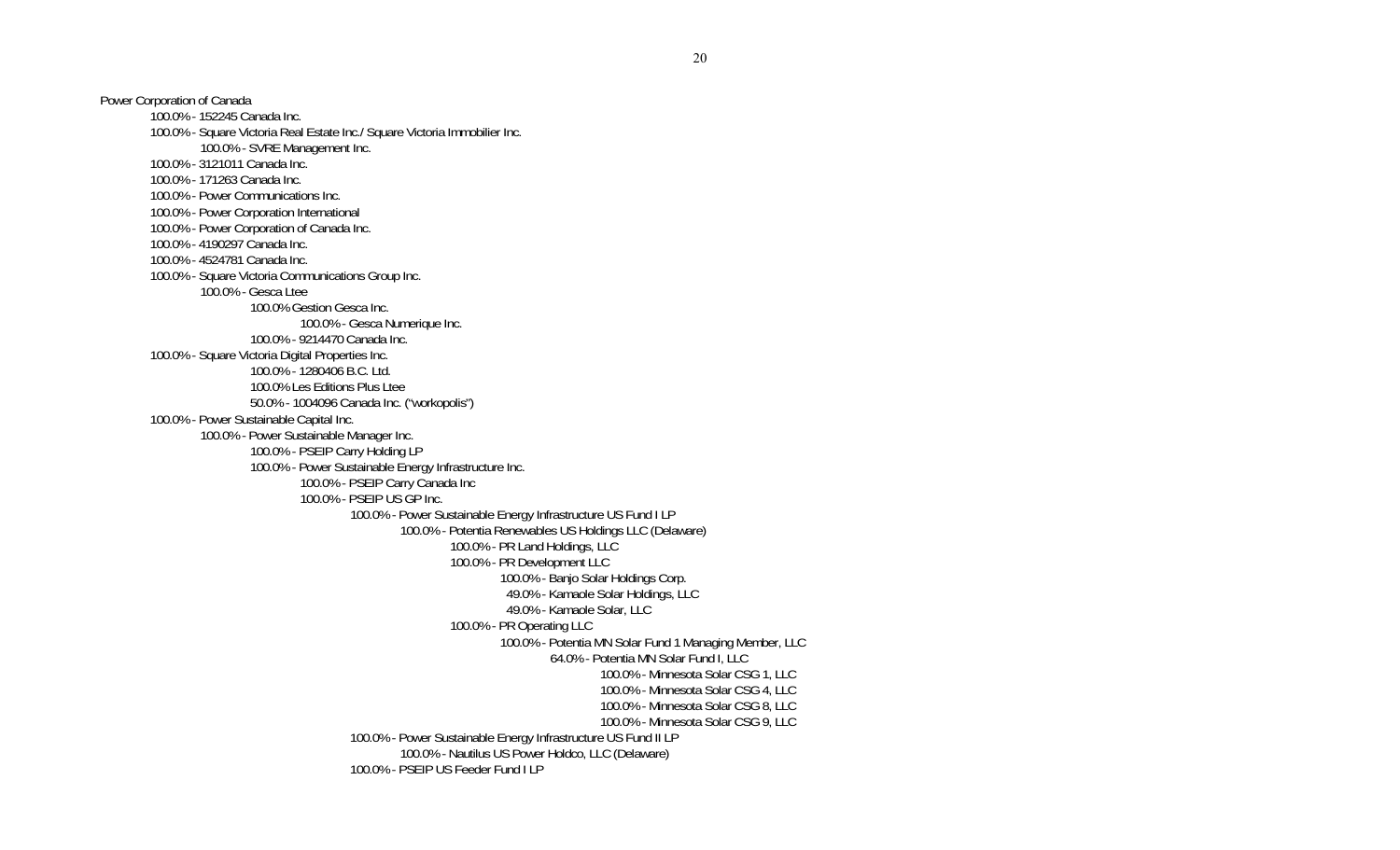100.0% - Power Sustainable Energy Infrastructure Canada I Inc. 100.0% - PSEIP Canada GP Inc. 100.0% - Power Sustainable Energy Infrastructure Canada Fund I LP 100.0% - Potentia Renewables Canada Holdings GP Inc. 100.0% - Potentia Renewables Canada Holdings LP 100.0% - PR Canada Land Holdings GP Inc. 100.0% - PR Canada Land Holdings Limited Partnership 75.0% - Paintearth Wind Project Ltd. 75.0% - Paintearth Wind Project LP 100.0% - 5979359 Manitoba Ltd. 100.0% - 5956162 Manitoba Ltd. 100.0% - 5529442 Manitoba Ltd. 100.0% - Sequoia Loch Lomond Solar Energy LP 50.0% - Loch Lomond Wind Energy LP 50.0% - Sequoia Renewable Energy System LP 100.0% - Sequoia Energy US Inc. 100.0% - Potentia Renewables 15 GP Inc. 100.0% - Potentia Renewables 15 Limited Partnership 100% - PRI Wind GP Trust  $100.0\%$  - PRI Wind LP 50.0% Affinity Wind GP Inc. 100.0% - PRI Solar GP Trust 100.0% - PRI RT Solar LP 100.0% - PRI Industrial Solar (GP) Inc. 84.90% - PRI Industrial Solar LP 100.0% - Potentia Renewabes 16 GP Inc. 100.0% - Potentia Renewables 16 Limited Partnership 100.0% - PRI Solar Gardens Nominee Inc. 100.0% - PRI Solar Gardens GP Trust 100.0% - PRI Solar Gardens LP 100.0% - Potentia Renewables 17 GP Inc. 100.0% - Potentia Renewables 17 Limited Partnership 100.0% - SunE Newboro 4 LP 100.0% - SunE Welland Ridge LP 50.0% - SunE Sky Erie Ridge LP 75.0% - Truro Heights Wind LP 75.0% - Pockwock Wind LP 100.0% - PR Development GP Inc. 100.0% - PR Development Limited Partnership 100.0% - Potentia Reneawables 18 GP Inc. 100.0% - Potentia Renewables 18 Limited Partnership 100.0% - BrightRoof IP Ltd. 100/0% - BrightRoof GP Inc.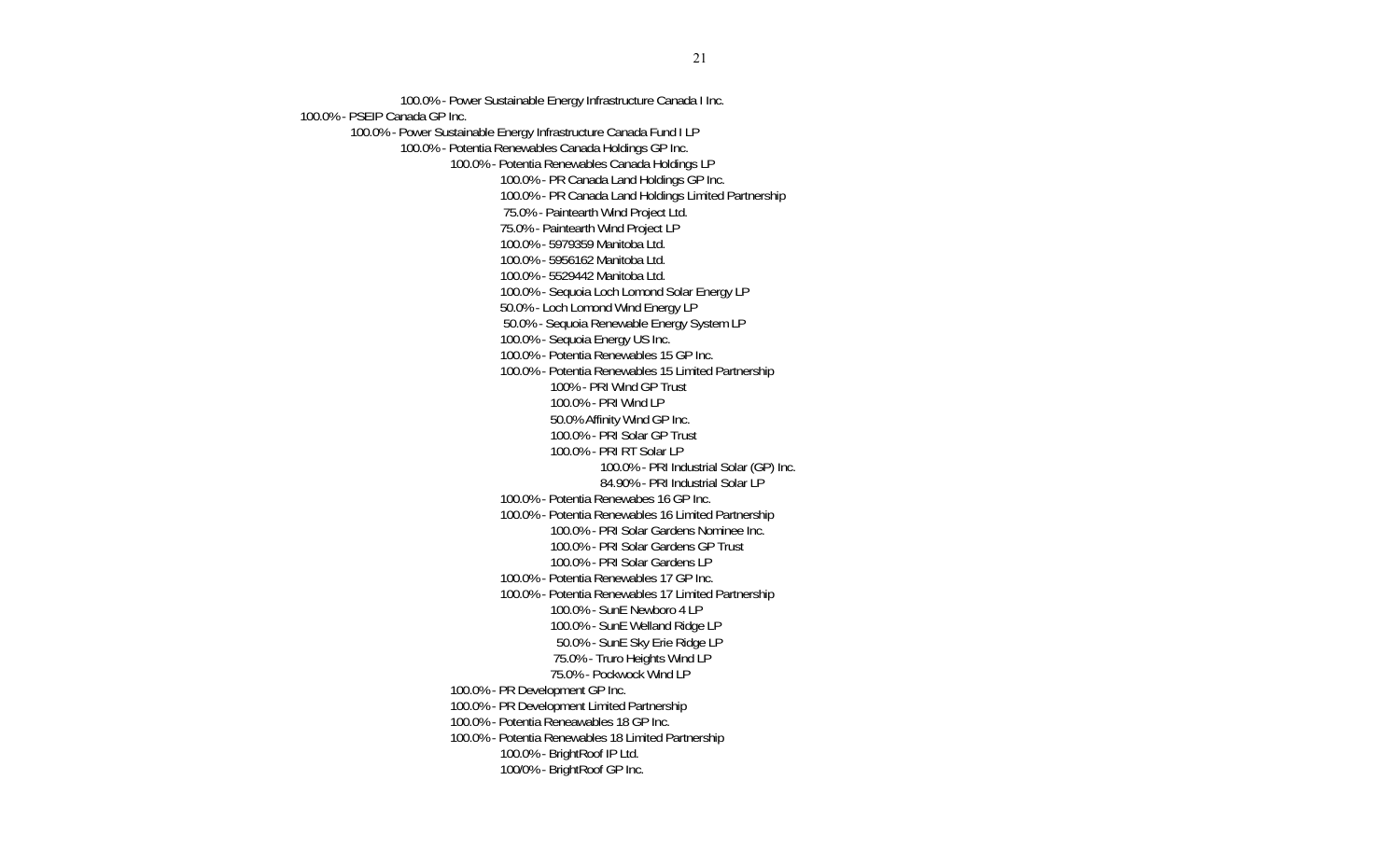99.0% - BrightRoof II GP Inc. 100.0% - BrightRoof Solar Limited Partnership 49.9% - Metis Nation of Ontario – BrightRoof Solar Limited Partnership 49.0% - JCM Solar G.P.1 Ltd. 49.0% - Maxim Solar Power Corporation 49.9% - Tendors GP 1 Ltd. 40.9% - GSC RP 1 LP 49.9% - GSC RP 5 LP 49.9% - GSC 6 LP 100.0% - PSEIP Canada Feeder Fund I LP 100.0% - Power Sustainable Energy Infrastructure US I Inc. (Delaware) 100.0% - PSEIP Carry Canada GP Inc. 100.0% - PSEIP Carry Canada LP 100.0% - PSEIP Carry Holding US LP 100.0% - PSEIP Carry US Inc. (Delaware) 100.0% - PSEIP Carry US GP Inc. (Delaware) 100.0% - PSEIP Carry US LP 100.0% - Power Pacific Investment Management Inc. 100.0% - Power Pacific China A-Shares Core Strategy GP Inc. 100.0% - Power Pacific China A-Shares Core Strategy LP 100.0% - Power Pacific Investment Management (Ireland) Limited 100.0% - Power Pacific Opportunity Funds ICAV 100.0% - Power Pacific China A-Shares Core Strategy (US) GP LLC (Delaware) 100.0% - Power Pacific China A-Shares Core Strategy (US) Fund LP (Delaware) 100.0% - Power Sagard (Shanghai) Investment Management Co., Ltd. 6.30% - Bellus Health Inc. 25.0% (voting) - 9314-0093 Québec Inc. (formerly Club de Hockey Les Remparts de Québec Inc.) 100.0% - Power Energy Corporation 100.0% - Potentia Renewables Inc. 35.0% - Power Sustainable Energy Infrastructure US Fund I LP 100.0% - Stirling Wind Project Ltd. 100.0% - Stirling Wind Project LP 75.0% - Stirling Renewable Energry Limited Partnership 75.0% - Wheatland Wind Project Ltd. 75.0% - Wheatland Wind Project LP 100.0% - Emerald Solar Energy, SRL 50.0% - Soluciones de Energoa Alterna, S.L. 100.0% - Jenner Wind Limited Partnership 100.0% - Jenner 1 Limited Partnership 100.0% - Jenner 2 Limited Partnership 100.0% - Jenner 3 Limited Partnership 100.0% - Power Renewable Energy Corporation 100.0% - Sequoia Energy Inc.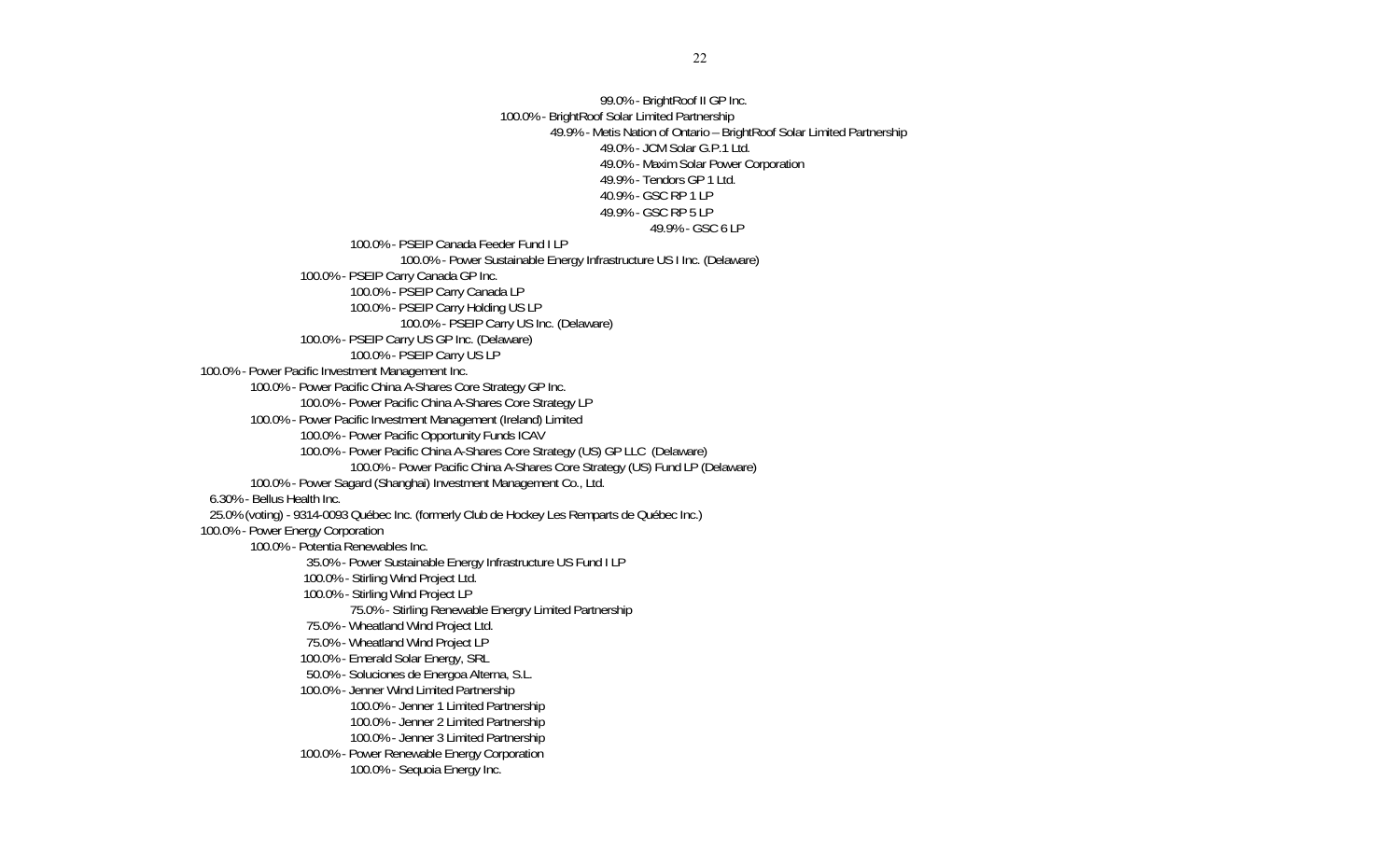100.0% - SE 2011 LP 100.0% - GS 2011 LP 100.0% - Solarize Holdings LP 96.6% - Potentia Renewables US Holdings Corp. f/k/a Potentia Solar Holdins Corp 100.0% - Musselshell Wind Holdings, LLC 100.0% - Musselshell Wind Project, LLC 100.0% - Musselshell Wind Project Two, LLC 100.0% - Potentia Solar Holdings II Limited Partnership 100.0% Potentia Solar Holdings Limited Partnership 100.0% - Schooltop Solar Limited Partnership 100.0% - TSPS (Portfolio 1) Limited Partnership 100.0% - TSPS (Portfolio 2) Limited Partnership 85.0% - Reliant First Nation Limited Partnership 100.0% - PSI Solar Finance 1 Limited Partnership 100.0% - MOM Solar Limited Partnership 100.0% - MOM Guarantor Limited Partnership 100.0% - MOM V Limited Partnership 100.0% - OSPS (002281 – 150 Abbeyhill) Limited Partnership 100.0% - OSPS (002273 – 3673 McBean) Limited Partnership 100.0% - OSPS (002334 – 159 Lorry Greenberg) Limited Partnership 100.0% - Potentia Solar 5 Limited Partnership 100.0% - Potentia Solar 6 Limited Partnership 100.0% - Potentia Solar 7 Limited Partnership 100.0% - Potentia Solar 9 Limited Partnership 100.0% - Potentia Solar 10 Limited Partnership 100.0% - Potentia Solar 11 Limited Partnership 100.0% - Potentia Solar 12 Limited Partnership 100.0% - Potentia Solar 14 Limited Partnership 100.0% - PSI Construction Agent 2 Limited Partnership 100.0% - PSI Construction Agent 4 Limited Partnership 100.0% - PRI Construction Limited Partnership 100.0% - PRI Consulting Limited Partnership 100.0% - PSI Solar Finance (FIT 4) Limited Partnership 100.0% - PSI Finance 13 Limited Partnership 100.0% - Reliant First Nation GP Inc. 100.0% - Reliant (No. 1) Solar Holdings Inc. 100.0% - Metasolar Consultants Inc. 100.0% - Potentia Energy Limited Partnership 100.0% - Potentia Solar Holdings GP Inc. 100.0% - PRI Construction Agent 2 GP Inc. 100.0%- PRI Construction Agent 4 GP Inc. 100.0% - PRI Consulting GP Inc. 100.0% - PSI Solar Finance (FIT 4) GP Inc.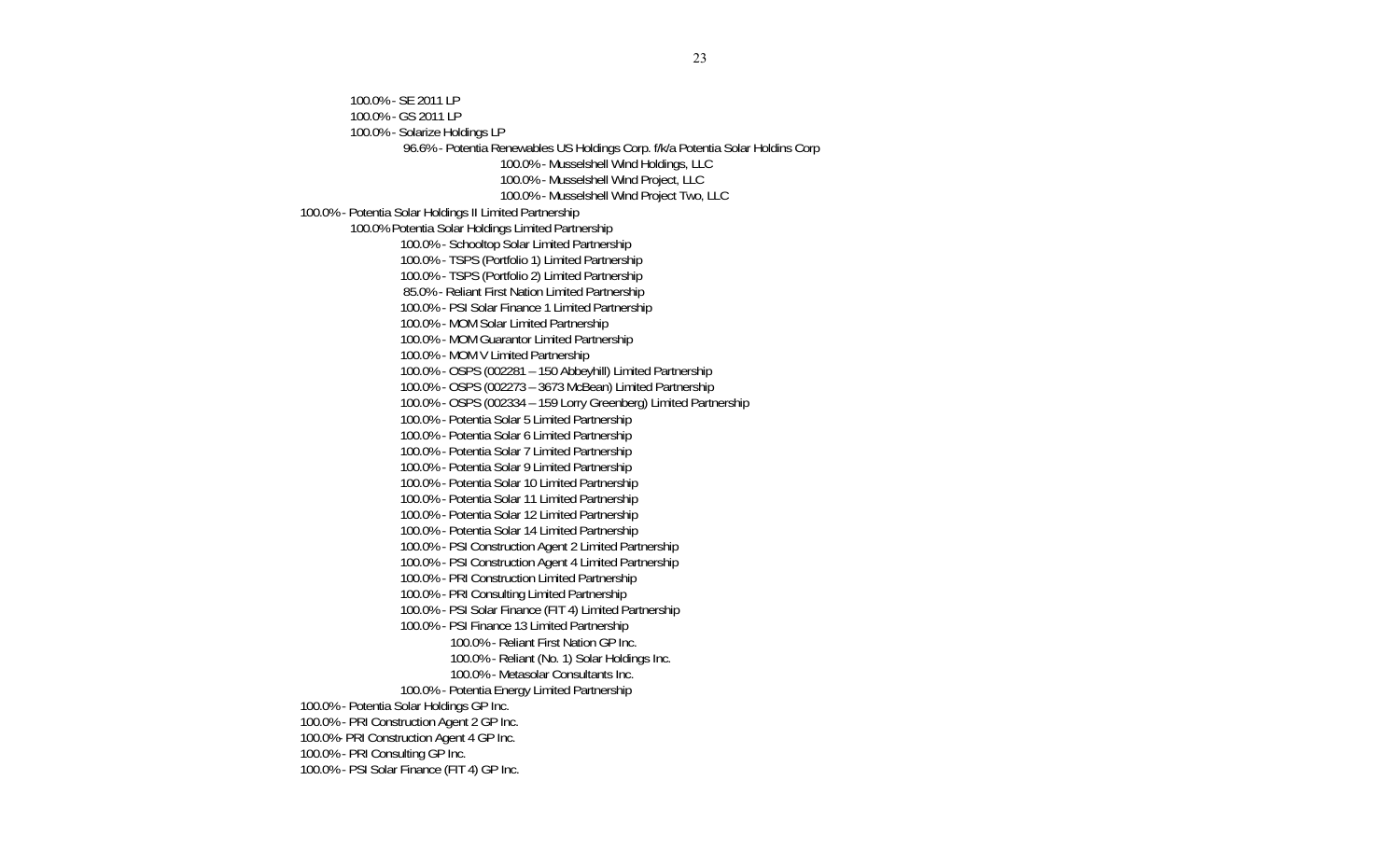100.0% - Potentia Solar 9 GP Inc. 100.0% - Potentia Solar 10 GP Inc. 100.0% - Potentia Solar 11 GP Inc. 100.0% - Potentia Solar 12 GP Inc. 100.0% - PSI Finance 13 GP Inc. 100.0% - Potentia Energy GP Inc. 100.0% - PSI Solar Finance 1 GP Inc. 100.0% - 2323953 Ontario Inc. 100.0% - MOM Guarantor GP Inc. 100.0% - MOM Solar GP Inc. 100.0% - PSI Solar Finance 5 GP Inc. 100.0% - Potentia Solar 5 GP Inc. 100.0% - Potentia Solar 6 GP Inc. 100.0% - Potentia Solar 7 GP Inc. 100.0% - MSPC V General Partner Inc. 100.0% - PSI Solar Finance 14 GP Inc. 100.0% - Potentia Solar 14 GP Inc. 100.0% - AS GP Inc. 100.0% - TSPS (Portfolio 1) GP Inc. 100.0% - TSPS (Portfolio 2) GP Inc.. 100.0% - PSI Construction Agent 4 GP Inc. 100.0% - Solarize Holdings Corp. 100.0% - QS1 2012 GP Inc. 100.0% - QS4 2012 GP Inc. 100.0% - QS15 2012 GP Inc. 100.0% - SE 2012 GP Inc. 100.0% - SE2 2013 GP Inc. 100.0% - SE5 2013 GP Inc. 100.0% - SE9 2013 GP Inc. 100.0% - Solarize Financial 2015 GP Inc. 100.0% - Solexica Energy GP5 Inc. 100.0% - ME3 2012 GP Inc. 100.0% - ME10 2012 GP Inc. 100.0% - ME11 2012 GP Inc. 100.0% - Solarize Energy (2011) Inc. 100.0% - Guswhenta Solar (2013) Inc. 100.0% - 2613265 Ontario Inc. 100.0% - SE7 2013 GP Inc. 24.95% - QS1 2012 LP (+24.95% - Potentia Renewables Inc.) 24.95% - QS4 2012 LP (+24.95% - Potentia Renewables Inc.) 24.95% - QS15 2012 LP (+24.95% - Potentia Renewables Inc.) 49.99% - SE 2012 LP 49.99% - SE2 2013 LP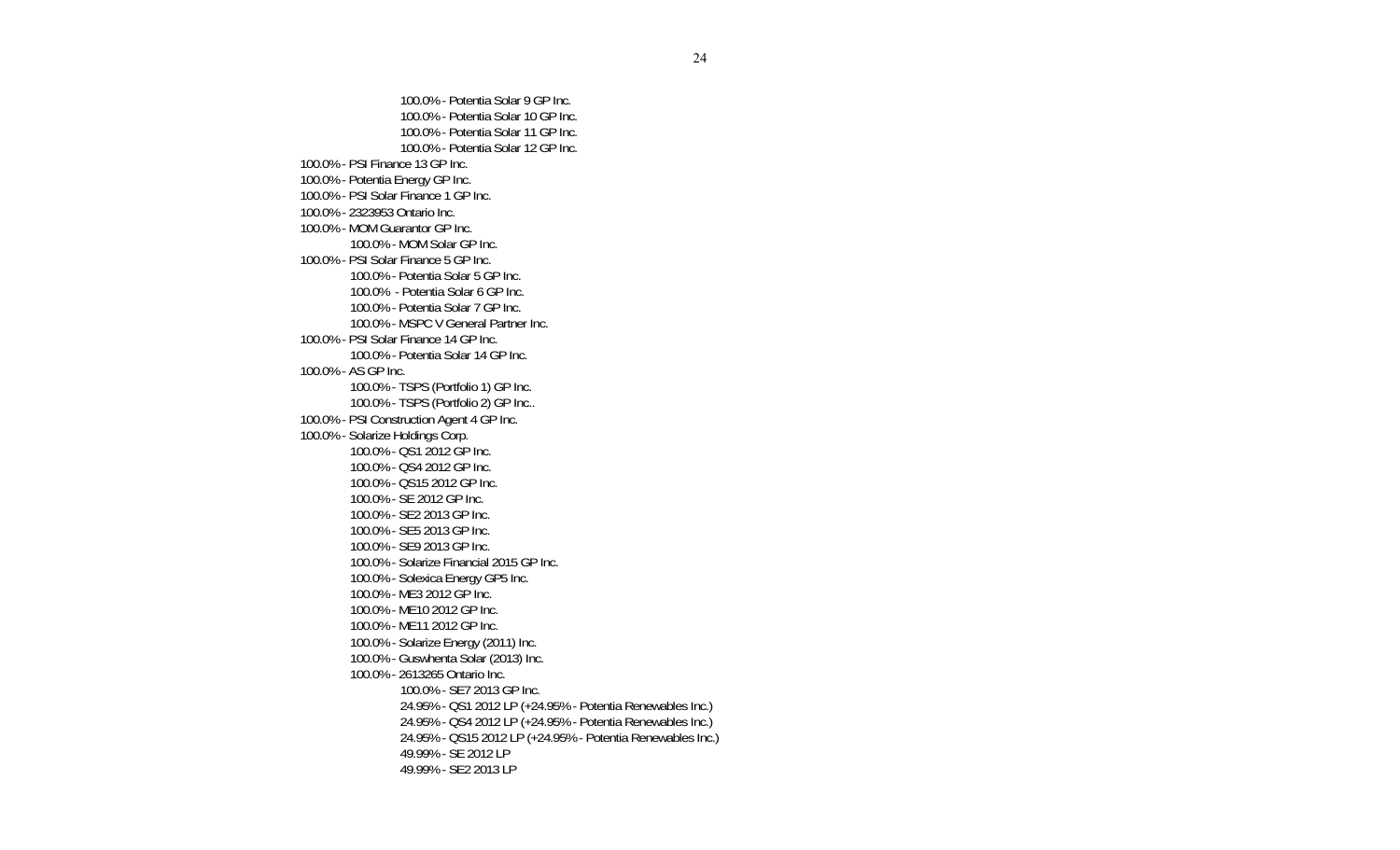49.99% - SE 5 2013 LP 40.0% - SE7 2013 LP 80.0% - SE9 2013 LP 100.0% - Solarize Financial 2015 LP 49.99%- ME3 2012 LP 42.5% - ME10 2012 LP (42.5% Potentia Reneables Inc.) 49.99% - ME11 2012 LP 20.54% - Solexica Energy LP 5 (79.46% Potentia Renewables Inc.) 85.0% - Solexica Solar Brampton GP 3.4% -Potentia Renewables US Holdings Corp. f/k/a Potentia Solar Holdings Corp 100.0% - Solarize Services LP 100.0% - Potentia Renewable Developments, LLC 100.0% - Golden Sounth Wind GP Inc. 100.0% - Golden South Wind LP 100.0% - Potentia NB GP Inc. 100.0% - Potentia NB LP 50.0% - Pokeshaw Windfarm Limited Partnership 100.0% - Power Energy Corporation US 100.0% - Nautilus Solar Energy, LLC 100.0% - Nautilus Solar Solutions, LLC 100.0% - Nautilus Solar Canada Inc. 100.0% - Nautilus Seller 2020 100.0% - ISM Solar Cranston 100.0% - Clifton Park Solar 1, LLC 100.0% - Clifton Park Solar 2, LLC 100.0% - Hamlin Solar 1, LLC 100.0% - P52ES Raphael Rd Community Solar, LLC 100.0% - Bulldog Solar One LLC 100.0% - Mason Solar One,LLC 100.0% - Pittman Solar One LLC 100.0% - Hostetter Solar One, LLC 100.0% - Burns Solar One LLC 100.0% - Lowry CSG 2, LLC 100.0% - Paynesville CSG 1, LLC 100.0% - Plato CSG, LLC 35.0% - Power Sustainable Energy Infrastructure US Fund II LP 100.0% - Nautilus US Power Holdco, LLC 100.0% Nautilus Sponsor Member 2021 LLC 100.0% Sponsor Membership Interests - Nautilus Owner 2021, LLC 100.0% - Nautilus Sponsor Member, 2020 LLC 40.0% - Nautilus Owner 2020, LLC 100.0% - Nautilus Owner 2020 (Beacon) LLC 100.0% - Nautilus Owner 2020 (King) LLC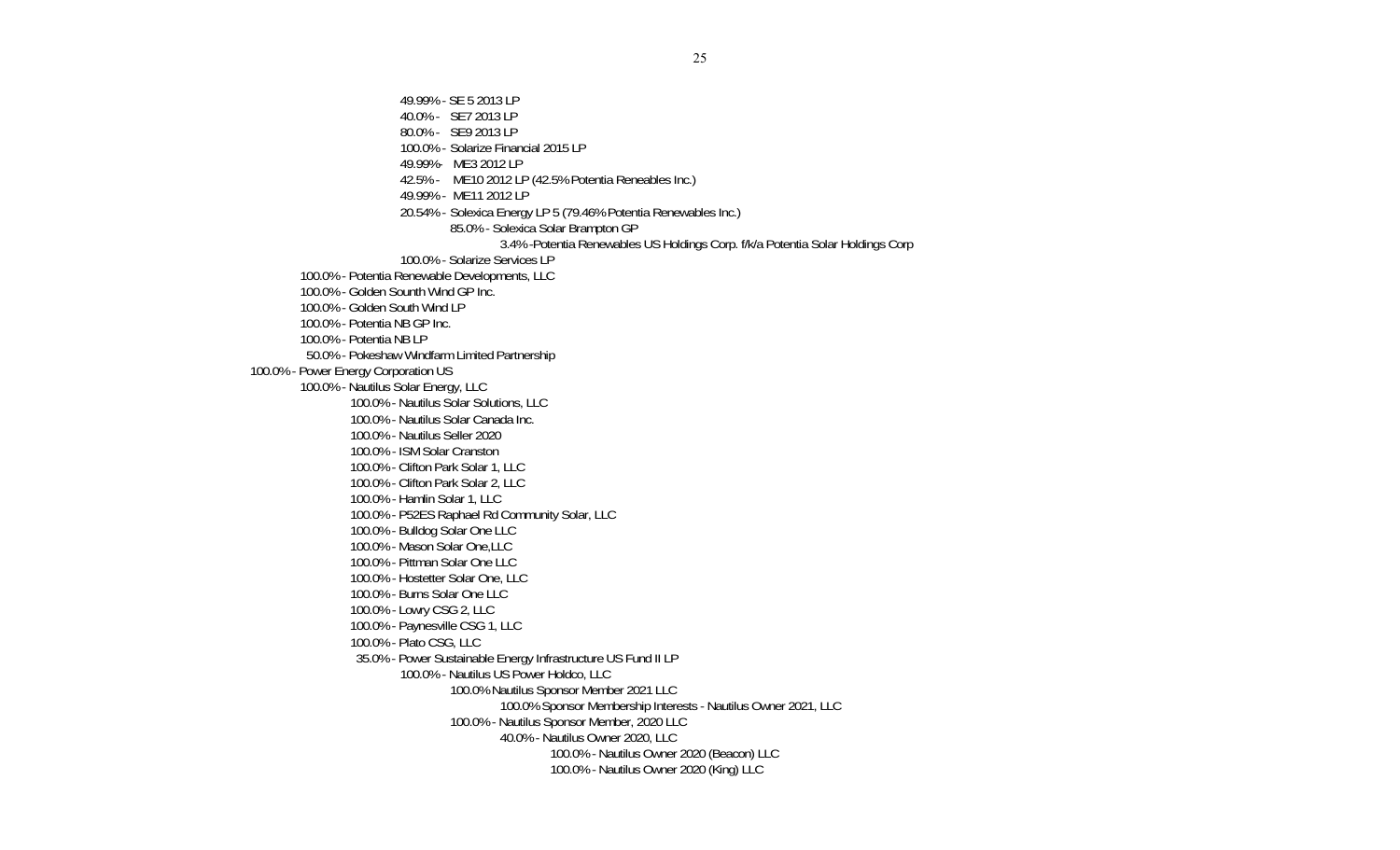100.0% - Hazelnut Solar, LLC 100.0% - Independence Solar, LLC 100.0% - NPF Solar, LLC 100.0% - Skyward Solar, LLC 100.0% - Trailblazer Solar, LLC 100.0% - NSE Beacon Solar, LLC 100.0% - NSE Camber Solar PS13 LLC 100.0% - NSE Camber Solar PS12, LLC 100.0% - NSE Camber Solar PS11 LLC 100.0% - NSE Camber Solar PS6 LLC 100.0% - NSE Camber Solar PS5 LLC 100.0% - NSE Camber BH CSG2, LLC 100.0% - Mtn Solar 6 LLC 100.0% - Nautilus Castle Solar, LLC 100.0% - NSE CroakerRenewables Inc. 100.0% - Bright Oak Solar LLC 100.0% - River Valley Solar LLC 100.0% - Fryeburg Solar. LLC 100.0% - Sanford Solar LLC 100.0% - Wells Solar LLC 100.0% - NSE Wixon Solar LLC 100.0% - NSE Mattacheese Solar LLC 100.0% - NSE Barnstable HS Solar LLC 100.0% - NSE Cape Cod Solar IV, LLC 100.0% - NSE Duxbury Solar, LLC 100.0% - NSE Solar #1032, LLC 100.0% - Renew Solar RI Exeter Ten LLC 100.0% - Renew Solar RI Exeter Mail LLC 100.0% - Renew Solar RI Hanton City LLC 100.0% - Renew Solar RI Ashaway LLC 100.0% - Renew Solar RI NEM LLC 100.0% - Kirby Road Solar LLC 100.0% - Islander Solar, LLC 100.0% - Solar Club 35, LLC 100.0% - Solar Club 15, LLC 100.0% - Solar Club 20, LLC 100.0% - NSE Sackets Solar, LLC 100.0% - Tiffany Energy LLC 100.0% - P52ES 1755 Henryton Road Phase 2, LLC 100.0% - ISM Solar Gray LLC 100.0% - ISM Solar Town House, LLC 100.0% - Lion One, LLC 100.0% - Bear One, LLC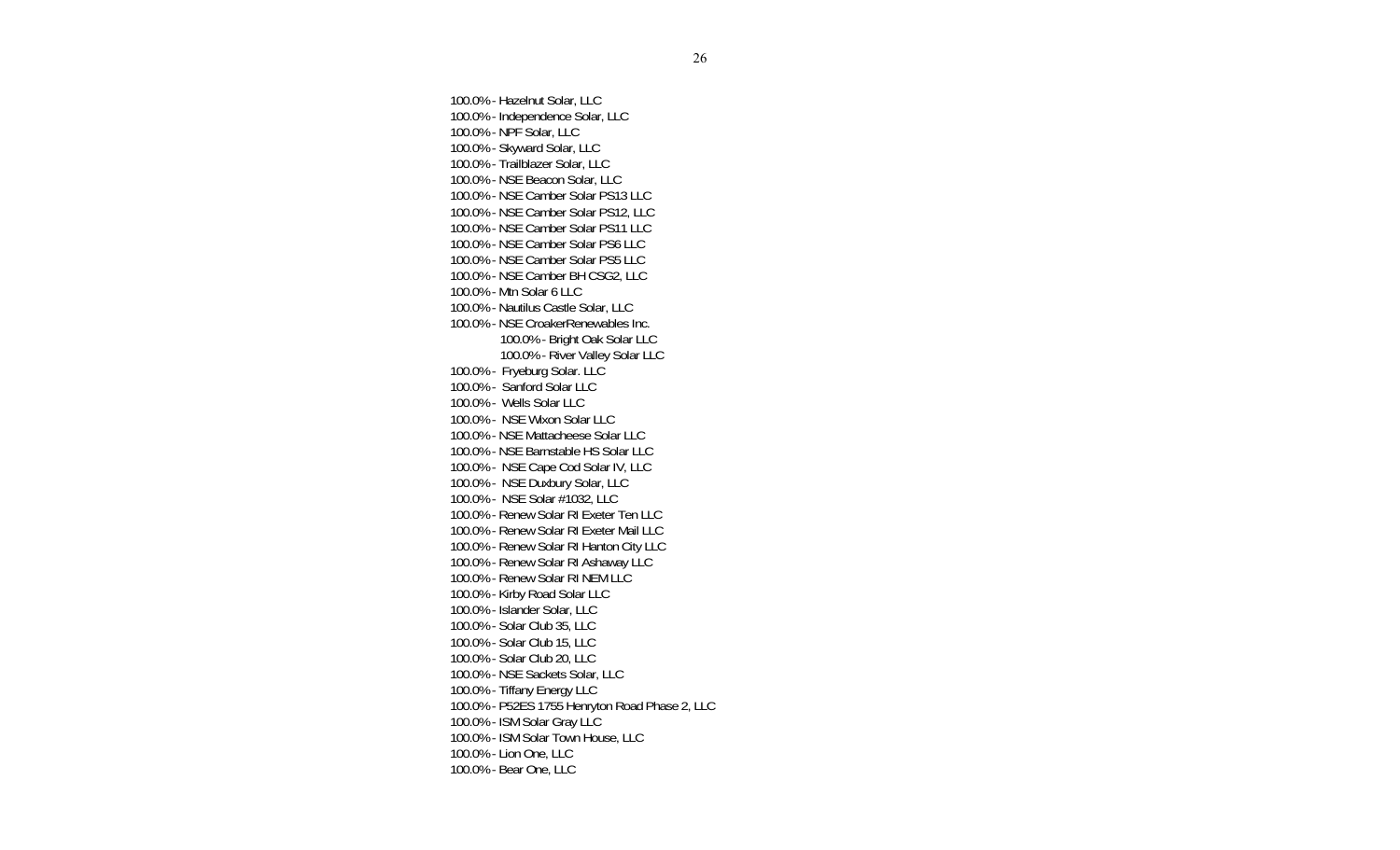100.0% - Maverick One, LLC 100.0% - Indian One, LLC 100.0% - Mustang One, LLC 100.0% - Hanover Pike Solar, LLC 100.0% - Nautilus Helios Solar Torsk, LLC 100.0% - Chesapeake Energy One, LLC 100.0% - Pivot Solar 1, LLC 100.0% - Pivot Solar 2, LLC 100.0% - Pivot Solar 3, LLC 100.0% - Pivot Solar 4, LLC 100.0% - Pivot Solar 7, LLC 100.0% - Pivot Solar 8, LLC 100.0% - Pivot Solar 14, LLC 100.0% - Pivot Solar 15, LLC 100.0% - BD Solar Oakland, LLC 100.0% - BD Solard North Bridgton, LLC 100.0% - Meeting House Solar LLC 100.0% - West Deming Solar Project, LLC 100.0% - NSE AT01, LLC 100.0% - NSE FA01 LLC 100.0% - Sabattus SB01, LLC 100.0% - Washington WS03, LLC 3 100.0% – NS Belle Mead, LLC [100% of Class B Membership Interests] 100.0% - NSE KAM MM Holdco, LLC 100.0% Virgo KAM Holdco, LLC (class B units) 100.0% - Lindstrom Solar LLC 100.0% - Saint Cloud Solar LLC 100.0% - Winsted Solar LLC 100.0% - VH Holdco I, LLC 100.0% - VH WB Holdco LLC (class B units) 100.0% - VH West Brookfield LLC 100% - VH Lordsburg Holdco, LLC 100.0% - Nautilus Solar Lordsburg, LLC 100.0% – VH Salem Holdco, LLC 100.0% - NS Salem Community College, LLC 100.0% - VH Kilroy Holdco, LLC 100.0% - VH Kilroy Solar, LLC 100.0% - VH BHA Holdco, LLC 100.0% - GES Megafourteen LLC 100.0% - Nautilus Solar Construction Holdco, LLC 100.0% - Bright Hill Solar LLC 100.0% - Bright Field Solar LLC 100.0% - P52ES 1755 Henryton Rd Phase I LLC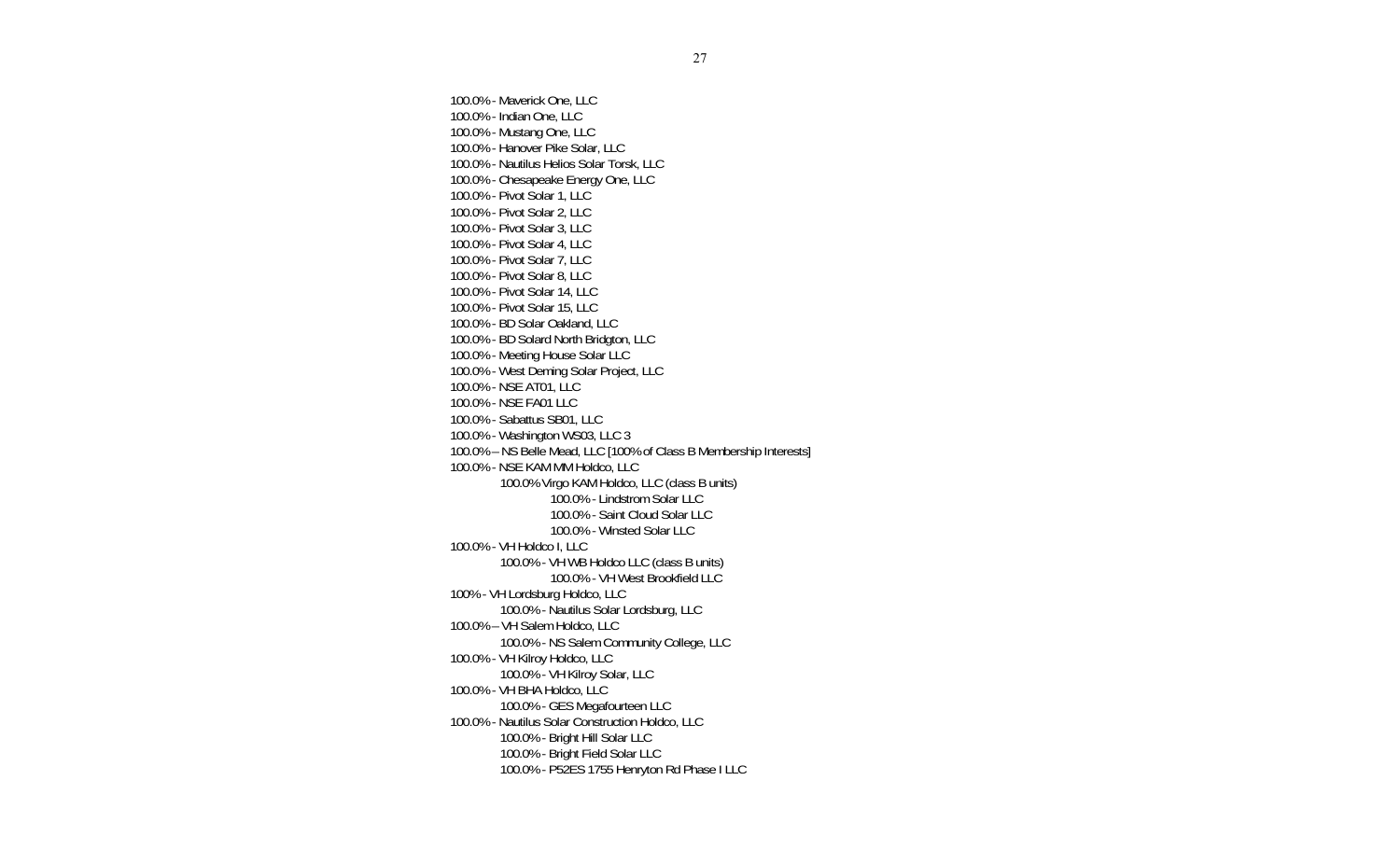100.0% - Brooten CSG 1 LLC 100.0% - Buffalo Lake CSG 1 LLC 100.0% - Sacred Heart CSG 1 LLC 100.0% - Stewart CSG 1 LLC 100.0% - Nautilus Helios Solar Blackpoint, LLC 100.0% - TPE King Solar Holdings1, LLC 100.0% - TPE King Solar Holdings2, LLC 100.0% - Nautilus Solar Term Holdco LLC 100.0% - NSE Goat Island MM Holdco, LLC 1.0% Virgo Goat Island Holdco, LLC 100% Nautilus Goat Island Solar, LLC 100.0% - Nautilus Hopkins Hill MM Holdco LLC 1.0% Hopkins Hill Solar Lessee LLC 10.0% - Hopkins Hill Solar Lessor Holdco LLC (90% Nautilus Hopkins Hill MM Holdco LLC) 100.0% - TPE Hopkins Solar Holdings1, LLC 100.0% - Nautilus Mayflower Holdco, LLC

60.51% - LMPG Inc.

 100.0% - Lumenpulse Lighting Corp. 82.10% - Sternberg Lanterns, Inc. 100.0% - Exenia s.r.l. 80.0% - CD/M2 Lightworks Corp 100.0% - Lumenpulse UK Limited 100.0% - Lumenpulse Alphaled Limited 35.69% - The Lion Electric Company

### **H. Other PFC Companies**

Power Financial Corporation 100.0% - 4400003 Canada Inc. 100.0% - 3411893 Canada Inc. 100.0% - 3439453 Canada Inc. . 100.0% - PFC Ventures Inc. 100.0% - 9194649 Canada Inc. 100.0% - Springboard 2021 GP Inc. 100.0% - Springboard L.P. 56.50% - Wealthsimple Financial Corp. (55.92equity) 100.0% - Wealthsimple Inc. 100.0% - Wealthsimple Advisor Services Inc. 100.0% - Canadian ShareOwner Investments Inc. 100.0% - CSA Computing Inc. 100.0% - Wealthsimple US, Ltd. 100.0% - Wealthsimple Technologies Inc.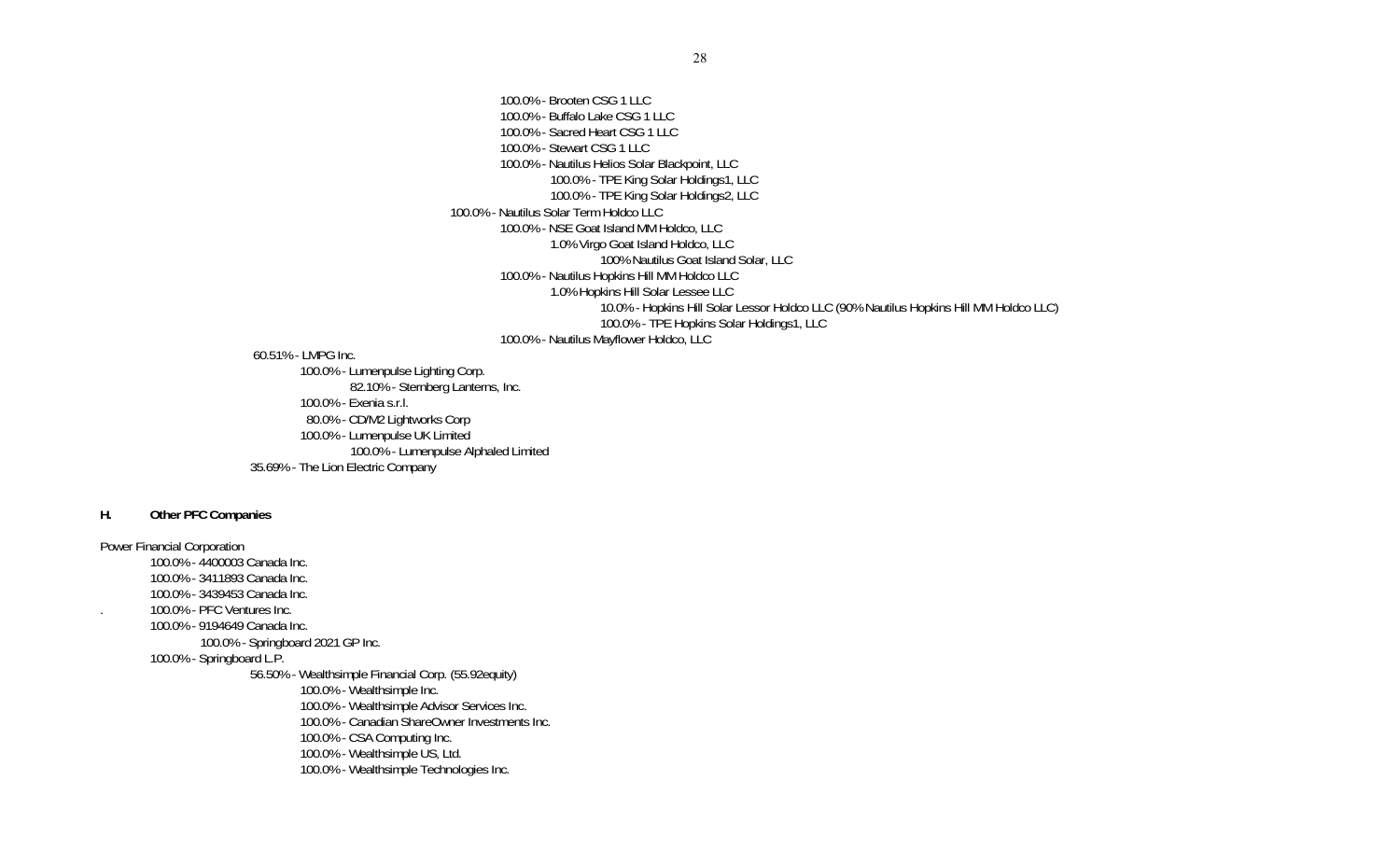100.0% - Wealthsimple Investments US, Ltd. 50.10% - Wealthsimple Europe S.a.r.l 100.0% - Wealthsimple UK Ltd. 100.0% - Wealthsimple GmbH 100.0% - Wealthsimple Technologies Europe Ltd 100.0% - SimpleTax Software Inc. 100.0% - Wealthsimple Payments Inc. 100.0% - Wealthsimple Digital Assets. Inc. 100.0% - Springboard II LP 16.68% - Koho Financial Inc.

**I. Sagard Holdings & Portag3** 

Power Corporation of Canada100.0% - Sagard Holdings Participation Inc. 100.0% - Sagard Holdings Inc. 100.0% - Sagard Holdings Management Inc. 100.0% - Sagard Capital Partners Management Corp. 100.0% - Sagard Holdings Manager GP Inc. 100.0% - Sagard Holdings Manager LP 100.0% - Sagard Holdings Wealth LP 64.3% - Grayhawk Investment Strategies Inc. (48.08% fully diluted equity) 100.0% - Sagard Diagram Founders' Shares Participation LP 100.0% - P3 Ventures Participation LP 100.0% - SHRP Participation LP 100.0% - Sagard Partner Pool LP 100.0% - Sagard Europe Participation LP 100.0% - P3 Ventures 2021 Participation LP 100.0% - Sagard S.A.S. 100.0% - Sagard EMD Inc. 100.0% - Sagard Credit Partners GP, Inc. 100.0% - Sagard Credit Partners, LP 100.0% - Sagard Credit Fund 100.0% - Sagard Credit Partners II GP, Inc. 100.0% - Sagard Credit Partners II, LP 100.0% - Sagard Credit Partners II Carried Interest, LP 100.0% - Sagard Credit Partners (Cayman) GP, Inc. 100.0% - Sagard Credit Partners (Cayman), LP 100.0% - Sagard Credit Fund (Cayman) 100.0% - Sagard Credit Partners II (Cayman) GP, LLC 100.0% - Sagard Credit Partners II (Cayman), LP 100.0% - Sagard Healthcare Royalty Partners GP LLC 100.0% - Sagard Healthcare Royalty Partners, LP 100.0% - Sagard Healthcare Royalty Fund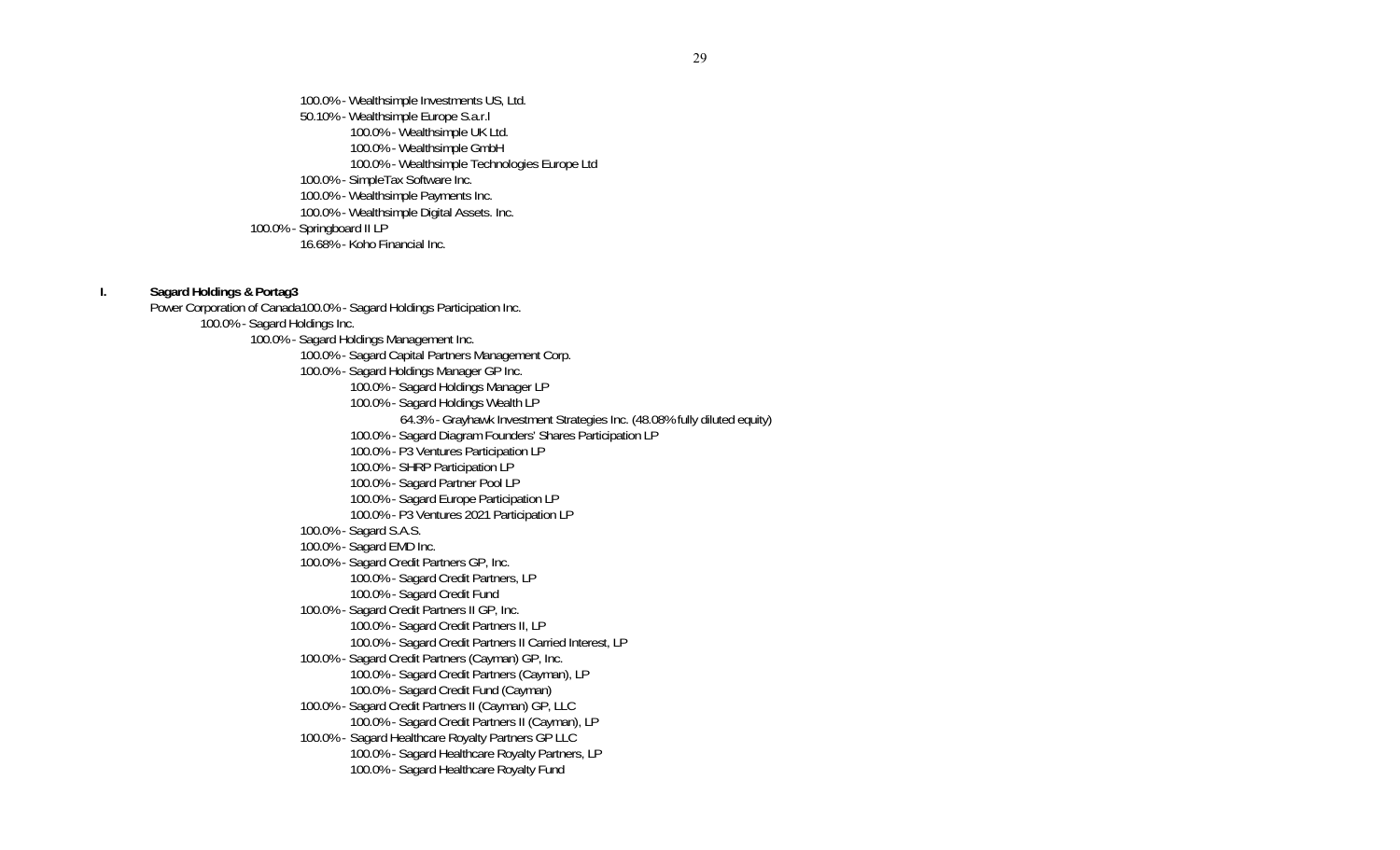100.0% - Portag3 Ventures GP Inc. 100.0% - Portag3 Ventures Participation ULC 100.0% - Portag3 Ventures Participation Inc. 100.0% - Portag3 Ventures Participation US LP 100.0% - Portag3 Ventures II Affiliates GP Inc. 100.0% - Portag3 Ventures II Affiliates LP 100.0% - Portag3 Ventures LP 100.0% - Portag3 International Investments Inc. 17.09% - Loot Financial Services Limited 1.15% - Albert Corporation 0.85% - FL Fintech E GmbH 13.75% - Borrowell Inc. 37.00% - Diagram Ventures Limited Partnership 1.37% - Nesto Inc. 100.0% - Portag3 Ventures II GP Inc. 100.0% - Portage3 Ventures II LP 100.0% - Portag3 Ventures II Investments LP 100.0% - Portag3 Ventures II International Investments Inc. 12.66% - Albert Corporation 24.28% - Koho Financial Inc. 14.90% - FL Fintech E GmbH 13.15% - Socotra Inc. 14.04% - HD Insurance Limited 16.80% - Fondeadora Inc. 18.20% - Gradient Boosted Investments Inc. 20.45% - AlpacaDB, Inc. 12.00% - Pledg SAS 17.02% - Rose Technology Incorporated 14.70% - AtomicFI, Inc. 18.65% - Choosing Therapy Inc. 34.59% - Diagram Ventures Limited Partnership 63.62% - Diagram Ventures II Limited Partnership 12.89% - Conquest Planning Inc. 9.56% - Integrate AI Inc. 100.0% - Portag3 Ventures II International LP 100.0% - Portag3 Ventures II International (FI) LP 100.0% - Portag3 Ventures II Carried Interest LP 100.0% - Portag3 Ventures II Carried Interest US LP 100.0% - Portag3 Ventures Fund II 100.0% - Portage Ventures III GP Inc. 100.0% - Portage Ventures III Carried Interest LP 100.0% - Portage Ventures Fund III 100.0% - Portage Ventures III International LP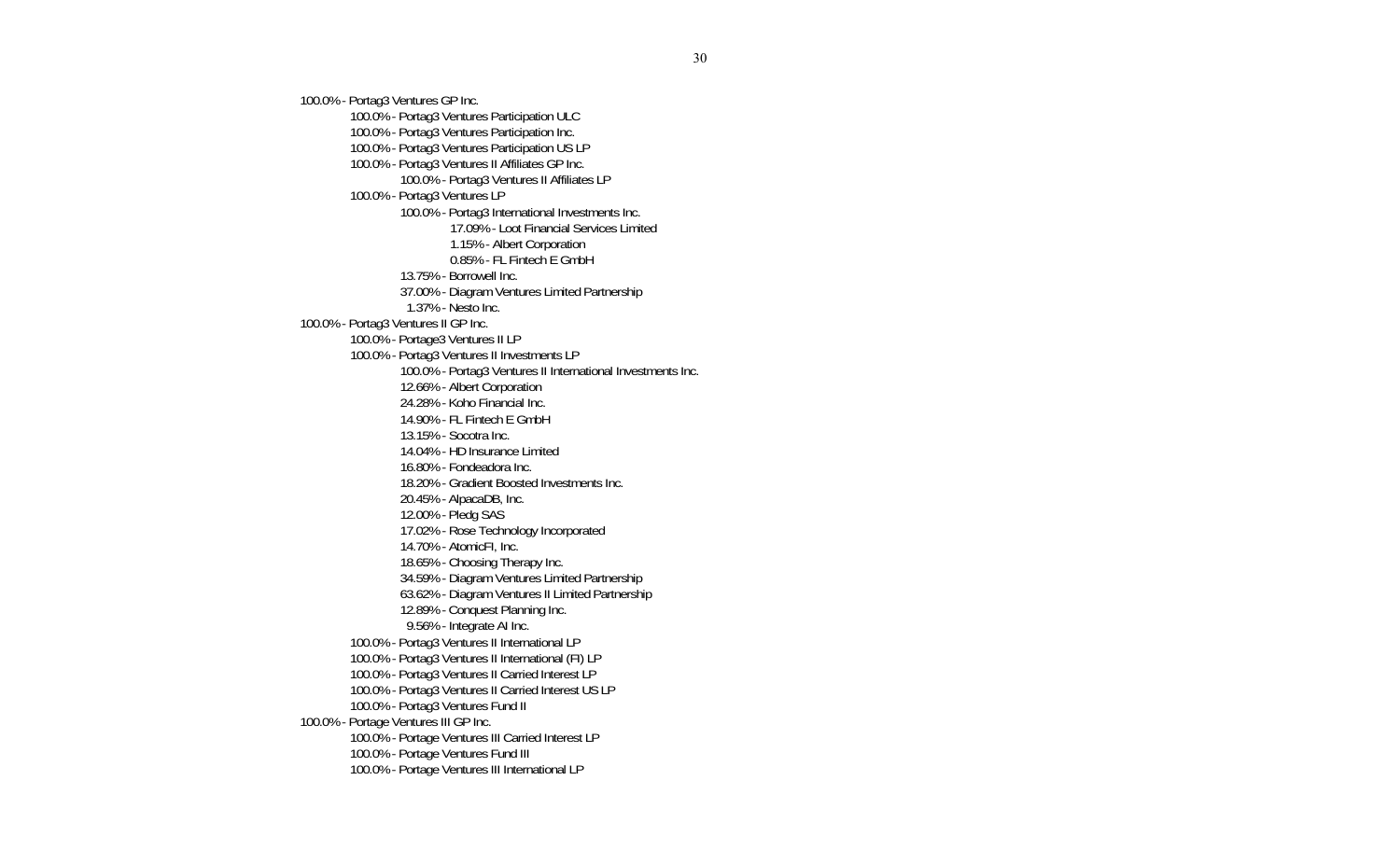11.88% - KikOff Inc. 14.84% - Nesto Inc. 100.0% - PFTA GP Inc. 100.0% - PFTA I LP 100.0% - Sagard PFTA Agregator LP 50.0% - Diagram Ventures GP Inc. 100.0% - Diagram Ventures, LP 50.0% - Diagram Ventures II GP Inc. 100.0% - Diagram Ventures II LP 50.0% - Diagram Opportunity GP Inc. 100.0% - Diagram Opportunity Fund Carried Interest LP 100.0% - Diagram Opportunity Fund I LP 100.0% - Springboard III GP Inc. 100.0% - Springboard III LP 100.0% - Sagard Credit Partners Carried Interest GP Inc. 100.0% - Sagard Credit Partners Carried Interest LP 100.0% - Sagard Capital Partners GP, Inc. 100.0% - Sagard Capital Partners, L.P. 96.0% - 1069759 B.C. Unlimited Liability Company 91.6 % - Integrated Fertility Holding, LLC 100.0% - Spadina GP Inc. 100.0% - Spadina Participation LP 100.0% - Spadina LP 4.0% - 1069759 B.C. Unlimited Liability Company 50.0% - Peak Achievement Athletics Inc. (42.58% equity) 100.0% - 10094439 Canada Inc. 100.0% - 10094455 Canada Inc. 100.0% - Limited Partnership Interests in Peak Management Participation LP 100.0% - 1167410 B.C. Unlimited Liability Company 100.0% - General Partnership Interests in Peak Management Participation LP 100.0% - Limited Partnership Interests in Peak Holdings LP 100.0% - 1167387 B.C. Unlimited Liability Company 100.0% - General Partnership Interests in Peak Holdings LP 100.0% - Bauer Hockey Ltd. 100.0% - Bauer Hockey AB 100.0% - Bauer Hockey GmbH 100.0% - Bauer Hockey (Beijing) Trading Limited 100.0% - Jacmal BV 100.0% - BCE Acquisitions US, Inc. 100.0% - Bauer Innovations US, LLC 100.0% - Bauer Hockey LLC 100.0% - Cascade Maverik Lacrosse, LLC 100.0% - Bauer Hockey Retail, LLC